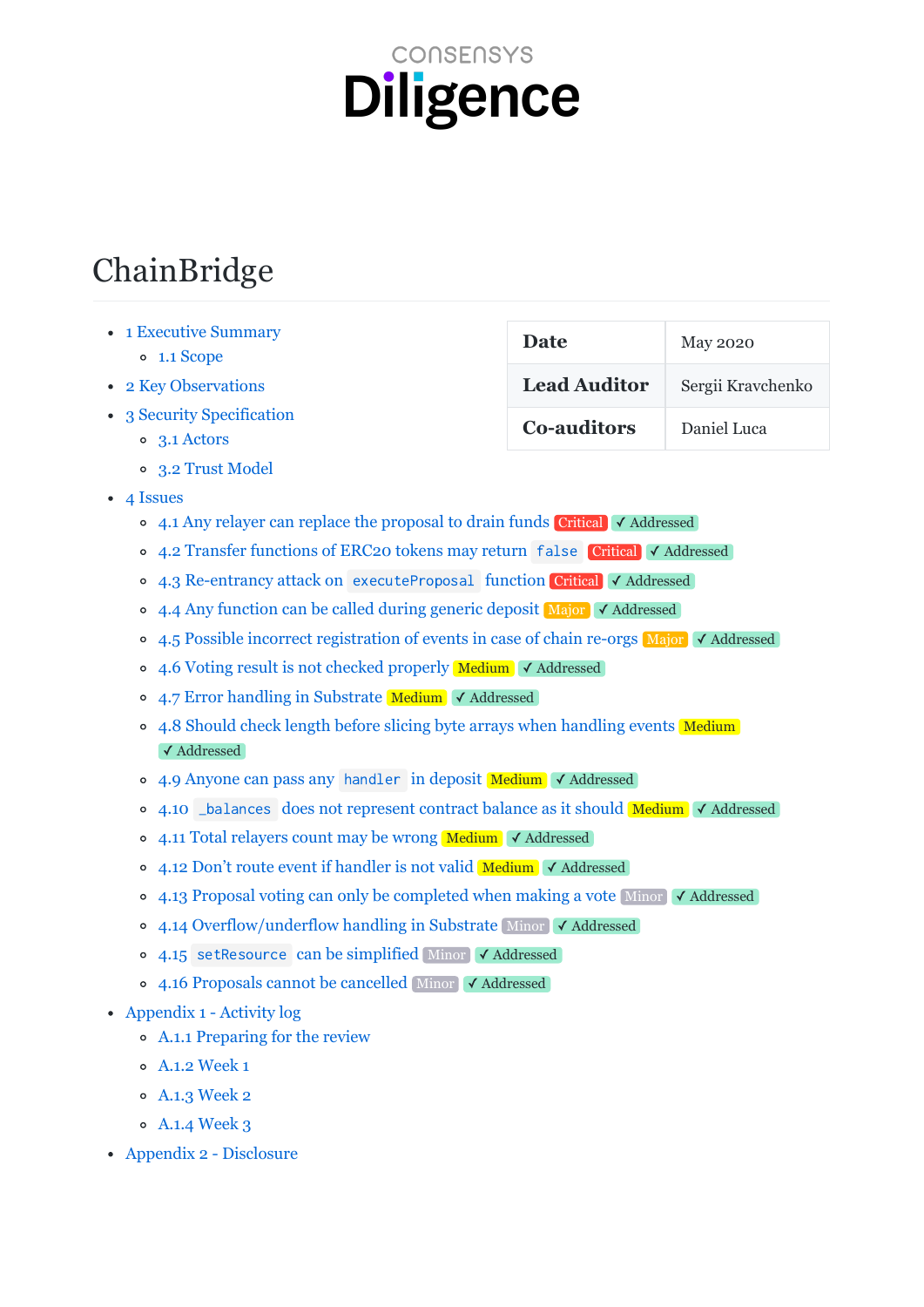# <span id="page-1-0"></span>**1
Executive
Summary**

This report presents the results of our engagement with ChainSafe Systems to review ChainBridge, a bridging solution between EVM-compatible blockchains and [Substrate-](https://substrate.dev/)based chains, at the time of writing.

The review was conducted over the course of three and a half calendar weeks, from April 22 to May 15, 2020
by
Sergii
Kravchenko
and
Daniel
Luca.
A
total
of
36
person-days
were
spent.

Following our initial review of the ChainBridge codebase, the ChainSafe team implemented changes to address
our
findings.
A
total
of
40
hours
were
spent
to
review
these
changes.

# <span id="page-1-1"></span>**1.1
Scope**

Our review focused on the three repositories listed below, each with its corresponding commit hash:

- <https://github.com/ChainSafe/ChainBridge-solidity>
	- Commit
	hash: 03272f6bb4756af2fd5ee5c89f9e70c297833cb3
- <https://github.com/ChainSafe/ChainBridge>
	- Commit
	hash: a28daab880ccc653a790deeca40be12769618781
- <https://github.com/ChainSafe/chainbridge-substrate>
	- Commit
	hash: 48e48ae579ab740a73dd5a702e3b5f5d88f245c6

ChainSafe's
stated
objective
was
to
understand
the
current
condition
of
their
system,
as
well
as
what changes
are
needed
in
order
to
improve
the
system's
security.
The
intended
audience
of
the
report
is the
ChainSafe
team
and
their
clients.

Note: in the Substrate codebase, only the main library is in scope. Example pallets are excluded from the
review.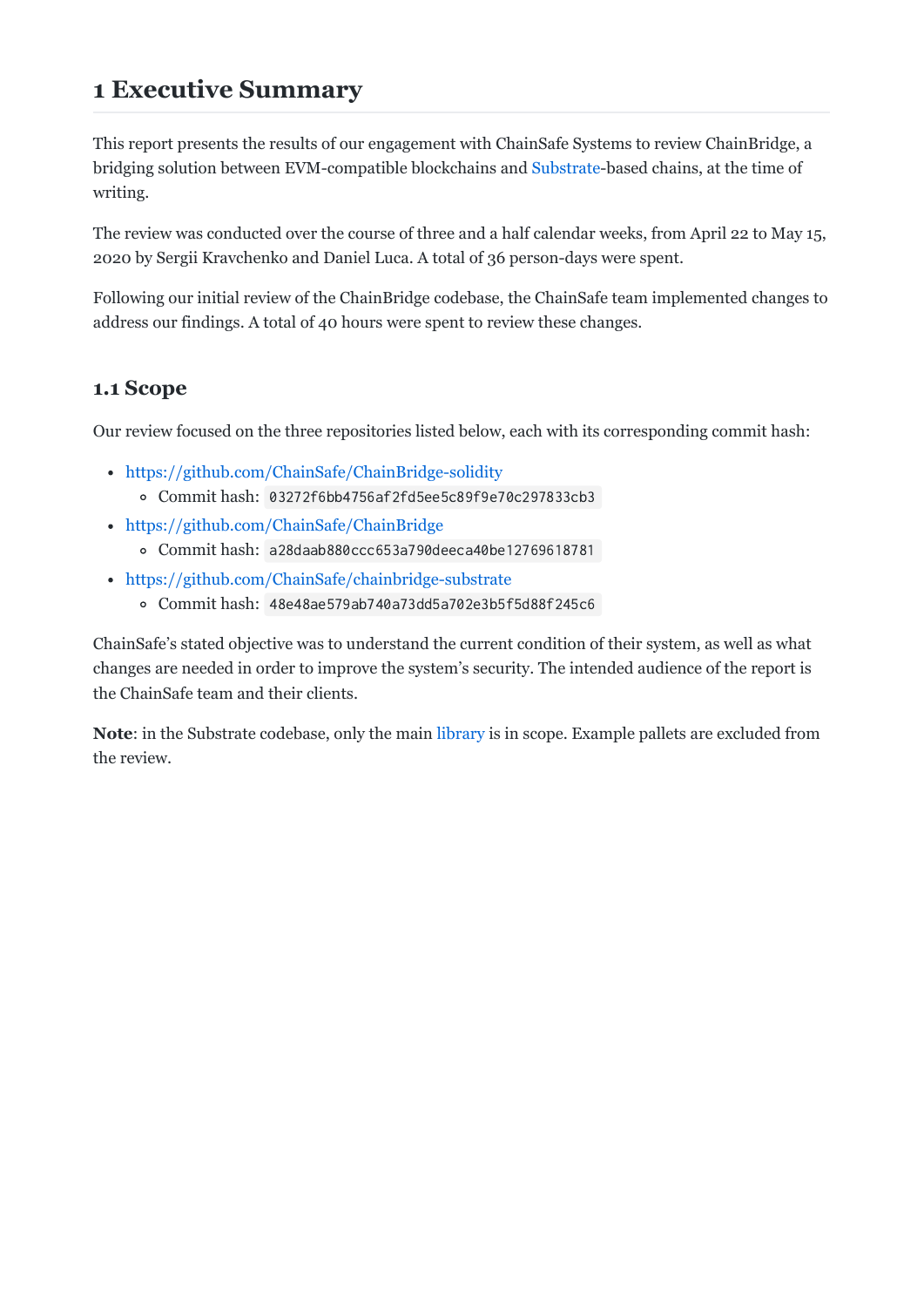# <span id="page-2-0"></span>**2
Key
Observations**

- The on-chain code for different blockchains (Solidity contracts for EVM, and Rust runtime modules
in
Substrate)
has
slightly
different
functionality:
	- Within the Substrate component, relayers can vote against the proposals, which is not an option
	in
	Solidity
	code.
	- There
	are
	some
	differences
	in
	different
	blockchains
	due
	to
	their
	heterogeneous
	core principles.
	(e.g.,
	transaction
	cost
	distribution)
- A significant amount of configuration and additional manual work, such as creating and managing
new
token
contracts/pallets,
is
required
for
the
whole
system
to
operate
properly,
- There are no security checks in inter-pallet communication on the Substrate side. For example, any pallet can potentially call the transfer\_fungible function in the *Bridge* pallet and then mint/release
tokens
on
the
other
blockchain.
It
is
therefore
essential
to
ensure
that
every
module in
the
runtime
is
safe.
The
reason
for
this
is
that
Substrate
does
not
provide
an
easy
way
to
define where the function is called from.

The
class
of
issues
arising
from
the
nuance
outlined
in
the
text
above
make
it
easier
to
miss
important details. Pallets may have arbitrary call opportunities inside them that expand the attack surface. These attack
vectors
are
often
related
to
the
difficulty
of
validating
the
input
space.

#### **On-chain system components**

The on-chain component of the system can be split into two main functions, each of which has a few components:

#### 1. **Transferring
out**:

- 1. *Deposit
processing*handling
deposits
of
different
kinds
(fungible,
non-fungible
tokens, generic
calls).
- 2. *Bridge*emitting
event.

#### 2. **Transferring
in**:

- 1. *Transfer
execution*transferring
tokens
or
calling
generic
functions.
- 2. *Bridge*voting
for
proposals.

Additionally, the *Bridge* component is also used for configuration and administration actions, including
editing
the
relayers
list,
resources,
chains,
and
more.

Each
of
these
main
functions
should
be
implemented
in
both
Solidity
and
Substrate.
However,
the Substrate component we revieved only includes the *Bridge* implementation. Both *Deposit processing* and *Transfer
execution*have
yet
to
be
implemented.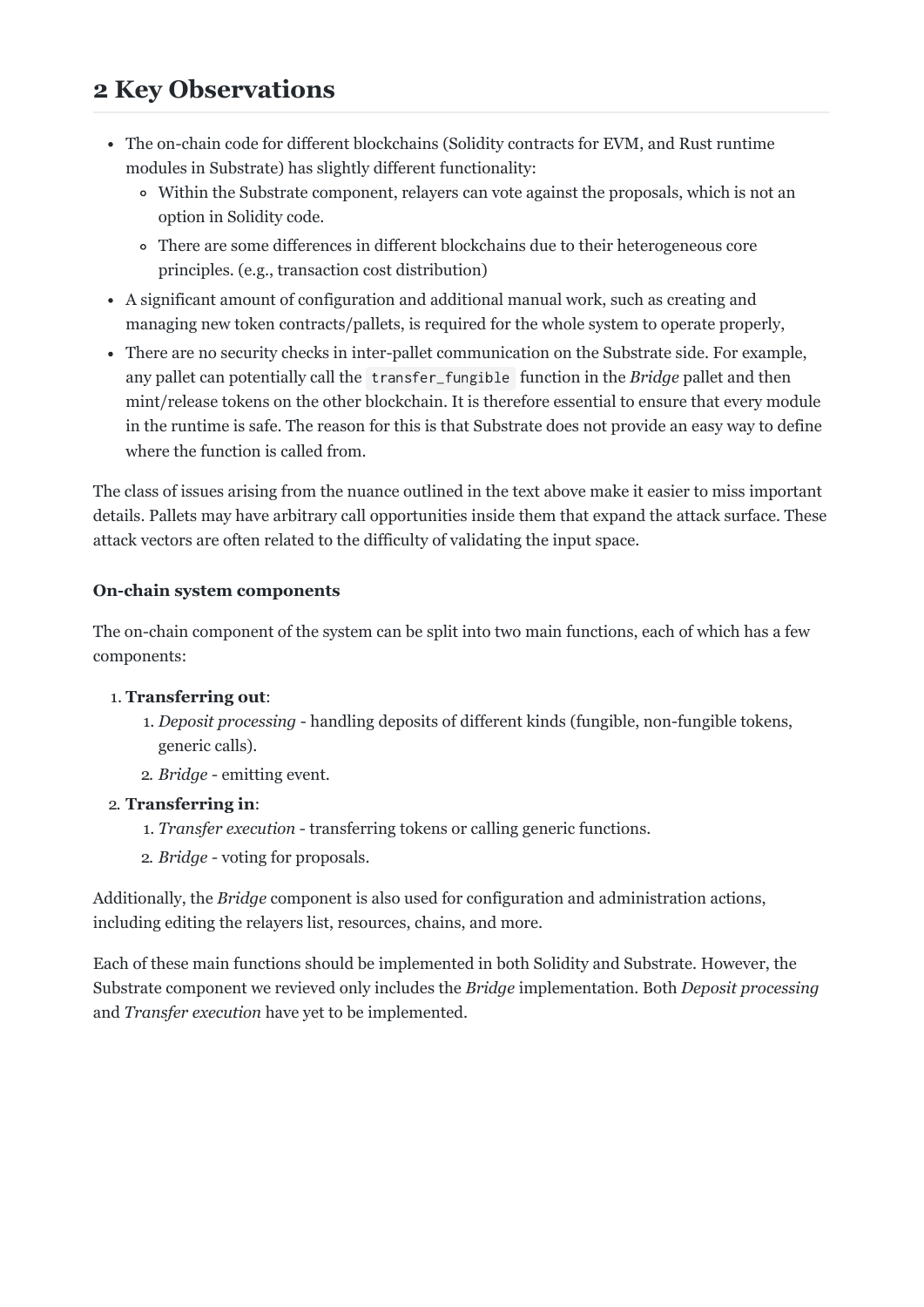# <span id="page-3-0"></span>**3
Security
Specification**

This section describes, **from a security perspective**, the expected behavior of the system under audit. It is not a substitute for documentation. The purpose of this section is to identify many of the specific security properties that were the focus of our review.

# <span id="page-3-1"></span>**3.1
Actors**

The
relevant
actors
are
listed
below
with
their
respective
abilities:

- Bridge
Admin
	- Can
	add
	or
	remove Relayers
	- Can change the number of votes for a proposal to pass
	- Can
	pause
	and
	unpause
	the Bridge
	- Can transfer funds in the contract to any account. (EVM-specific)
	- Register/whitelist
	resource
	and
	chain
	IDs.
- Relaver
	- Can
	vote
	or
	create
	new Proposals
	- Can
	execute
	passed Proposals
	- Can
	vote
	against Proposals (Substrate-specific)
- User
	- Can transfer tokens between blockchains by locking tokens in Bridges.

# <span id="page-3-2"></span>**3.2
Trust
Model**

In the distributed systems being analyzed, it is essential to identify what trust is expected/required between
various
actors.
For
this
assessment,
we
established
the
following
trust
model:

- The system is completely trusted; admin users have complete control of all components reviewed. For example, minting an infinite amount of tokens or withdrawing all the tokens from the Bridge contract
on
the
original
chain.
- The system assumes that there is no \_relayerThreshold number of malicious relayers, or else they
may
steal
funds
from
the
contracts.
- Users should have full trust in admin and relayers-based consensus not only when using the Bridge,
but
also
when
using
tokens
created
by
the
Bridge
(tokens
on
a
foreign
blockchain
that represent
the
original
tokens).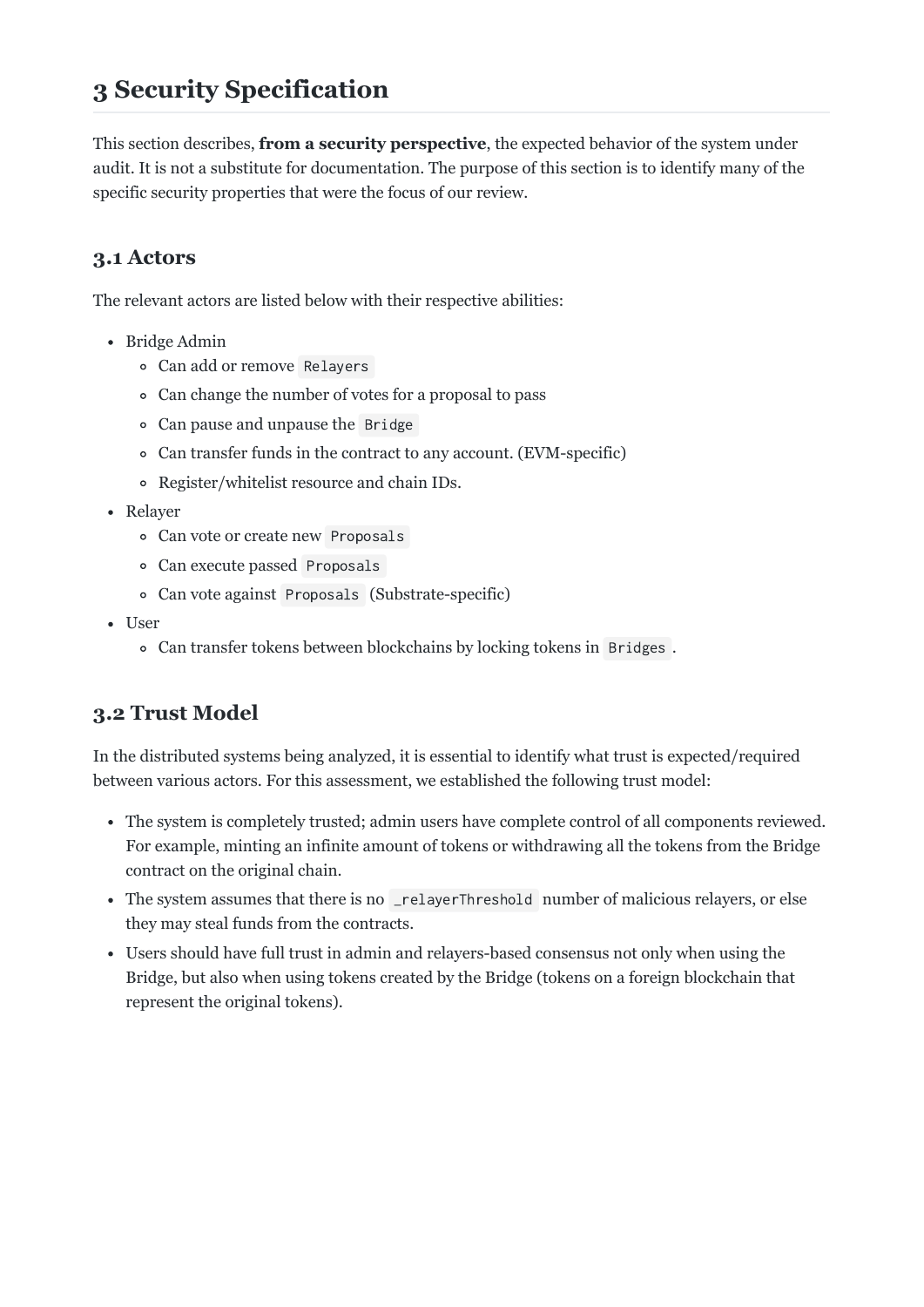<span id="page-4-0"></span>Each
issue
has
an
assigned
severity:

- Minor issues are subjective in nature. They are typically suggestions around best practices or readability.
Code
maintainers
should
use
their
own
judgment
as
to
whether
to
address
such issues.
- Medium issues are objective in nature but are not security vulnerabilities. These should be addressed
unless
there
is
a
clear
reason
not
to.
- Major issues are security vulnerabilities that may not be directly exploitable or may require certain
conditions
in
order
to
be
exploited.
All
major
issues
should
be
addressed.
- Critical issues are directly exploitable security vulnerabilities that need to be fixed.

# <span id="page-4-1"></span>**[4.1
Any
relayer
can
replace
the
proposal
to
drain
funds](#page-4-1)  Critical ✓ Addressed**

#### **Resolution**

Addressed in ChainSafe/chainbridge-solidity#146. The code now checks that the datahash is valid.
However,
there
is
still
an
opportunity
for
a
malicious
relayer
to
register
an
invalid datahash first.
In
this
case,
other
relayers
will
not
be
able
to
register
and
vote
for
the
valid
one, and
the
transfer
will
not
be
processed
until
the
admin
processes
it.

Update: The new issue is addressed in [ChainSafe/chainbridge-solidity#184.](https://github.com/ChainSafe/chainbridge-solidity/pull/184) Now, the datahash parameter
is
a
part
of
the
key
for
proposals,
so
one
malicious
relayer
cannot
prevent the
others
from
voting
for
a
valid
proposal.

#### **Description**

Relayers
can
see
any
incoming
transaction
from
other
actors
in
the
system.
Especially
important
for the vulnerability described below, is the case where a *non-relayer* actor deposits tokens on blockchain A
to
transfer
them
to
blockchain
B
(EVM-based).

In addition to the above, another essential condition that enables the exploitation of the vulnerability presented
below,
is
the
fact
that
relayers
can
all
call
the voteProposal function
with
defined depositNonce and dataHash, as noticeable by the line depicted below.

#### **contracts/Bridge.sol:L294**

function voteProposal(uint8 chainID, uint256 depositNonce, bytes32 dataHash) public onlyRelayers whenNotPaused {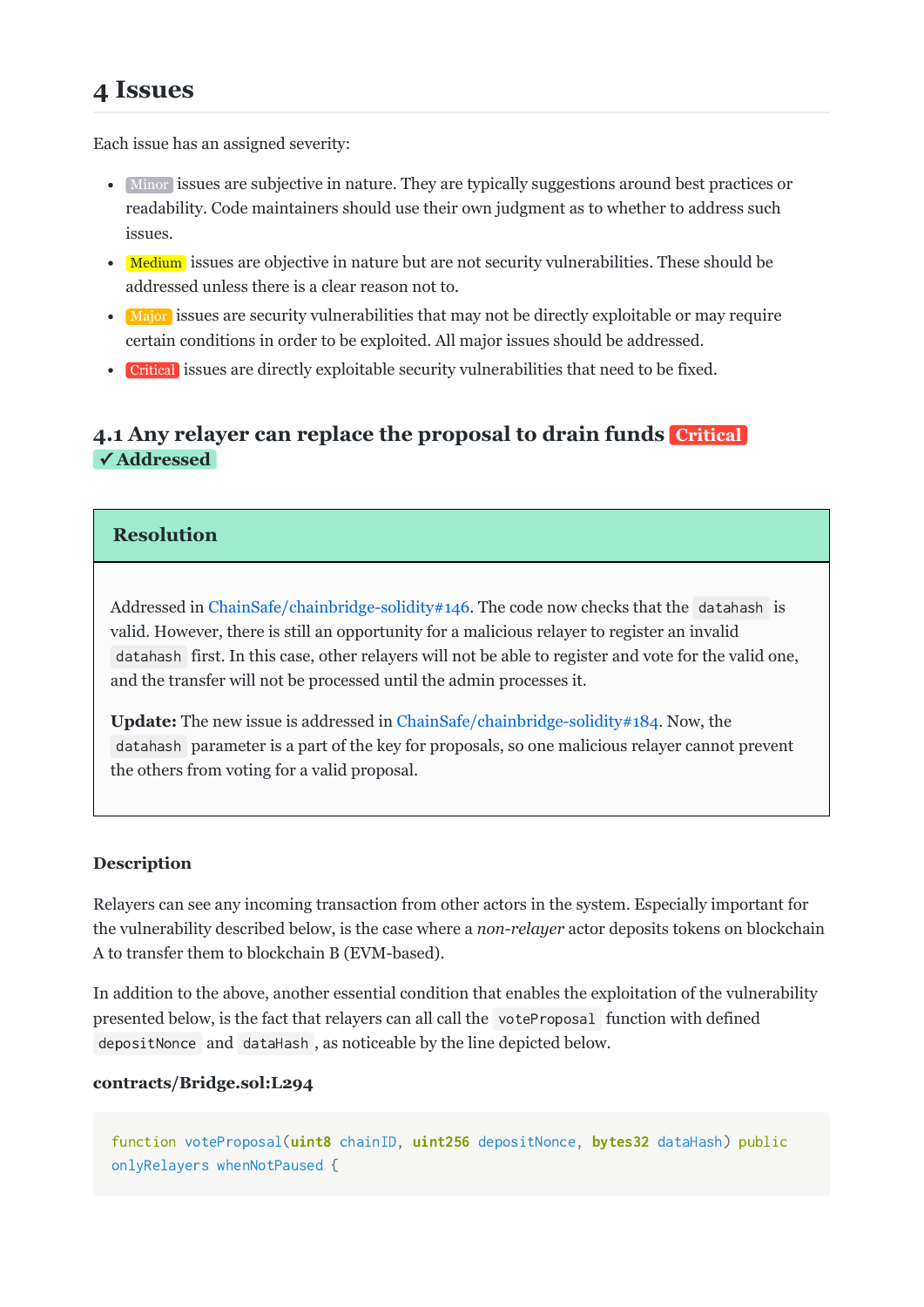As we can observe in the logic of function mentioned above, if a proposal has already been submitted a relayer
will
vote
for
it,
if
not,
a
new
proposal
is
created.

The exploitable issue arises from the fact that there is no verification that dataHash is the same as in an
existing
proposal.
Effectively
allowing
any
relayer
to
be
the
first
one
to
create
the
proposal
(possibly even doing it beforehand) and "deceiving" every other relayer into automatically voting for it.

This
means
that
any
relayer
can
replace
the
intended
"benign"
proposal
with
a
malicious
proposal
that withdraws
all
the
tokens
from
the
smart
contract.

Substrate note: datahash is already a part of the key in the Substrate code. Therefore, this specific issue
is
not
present
in
Substrate-based
chains.

#### **Recommendation**

Ensure that the dataHash of the proposal matches the dataHash parameter that is passed in the voteProposal function.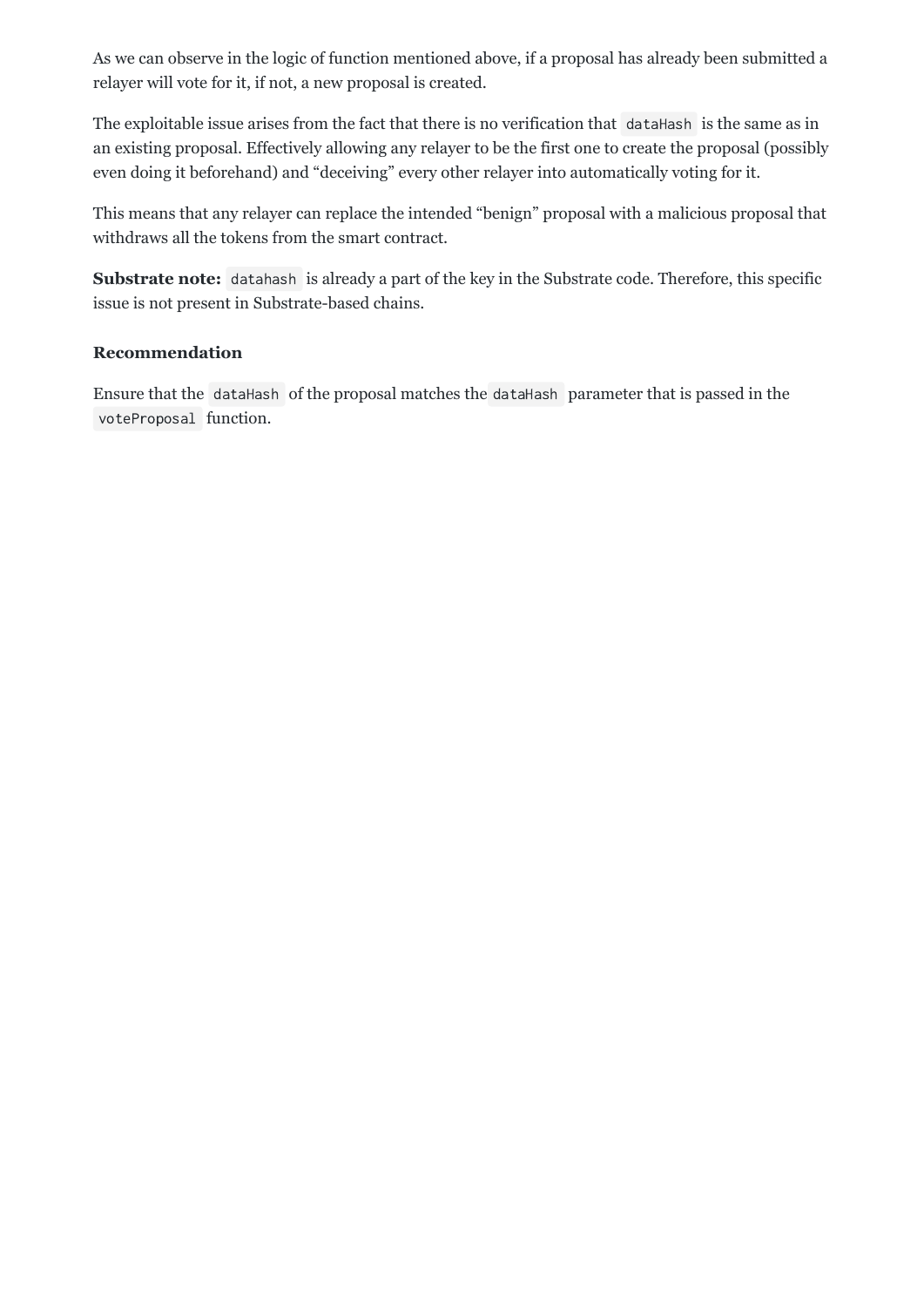### <span id="page-6-0"></span>**[4.2
Transfer
functions
of
ERC20
tokens
may
return](#page-6-0)**  false **Critical ✓ Addressed**

#### **Resolution**

Addressed in https://github.com/ChainSafe/chainbridge-solidity/pull/152/ by adding a \_safeTransfer function
to
all
transfers.
Additionally,
the
same
functionality
was
added
to
ERC-721
token
transfers
even
though
they
do
not
return
anything
by
the
standard.

#### **Description**

ERC20 token transfers are used in multiple functions of the ERC20Safe contract:

#### **contracts/ERC20Safe.sol:L29L34**

```
function fundERC20(address tokenAddress, address owner, uint256 amount) public {

IERC20 erc20 = IERC20(tokenAddress);

erc20.transferFrom(owner, address(this), amount);

_balances[tokenAddress] = _balances[tokenAddress].add(amount);
}
```
#### **contracts/ERC20Safe.sol:L44L49**

```
function lockERC20(address tokenAddress, address owner, address recipient, uint256
amount) internal {

IERC20 erc20 = IERC20(tokenAddress);

erc20.transferFrom(owner, recipient, amount);

_balances[tokenAddress] = _balances[tokenAddress].add(amount);
}
```
#### **contracts/ERC20Safe.sol:L58L63**

```
function releaseERC20(address tokenAddress, address recipient, uint256 amount)
internal {

IERC20 erc20 = IERC20(tokenAddress);

erc20.transfer(recipient, amount);

_balances[tokenAddress] = _balances[tokenAddress].sub(amount);
}
```
These transfer and transferFrom calls may just return False instead of canceling the whole current
transaction.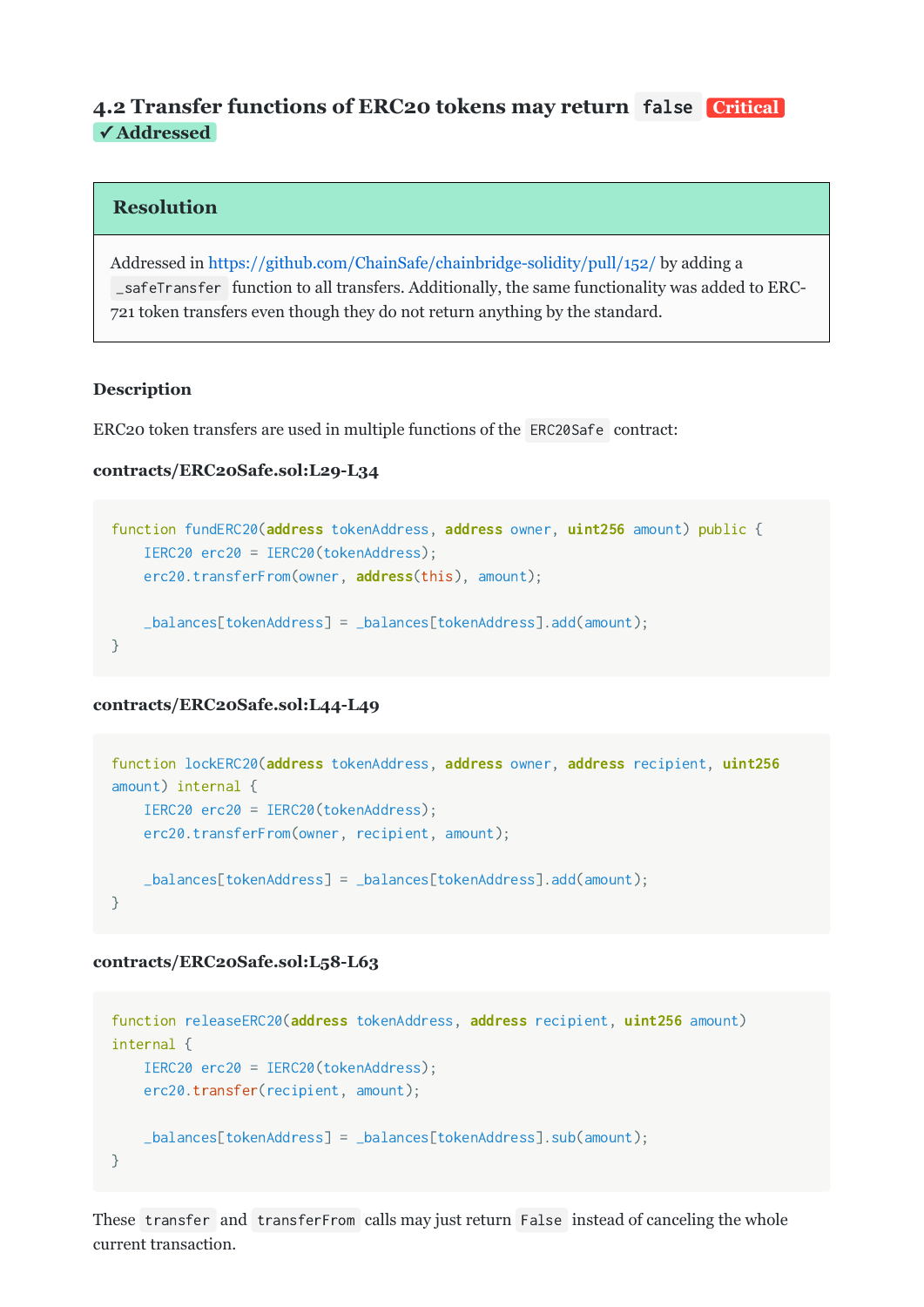Substrate note: This part of the logic is absent in the substrate library and should still be written in the
actual
implementation.

# **Recommendation**

Properly
process
ERC20
transfers.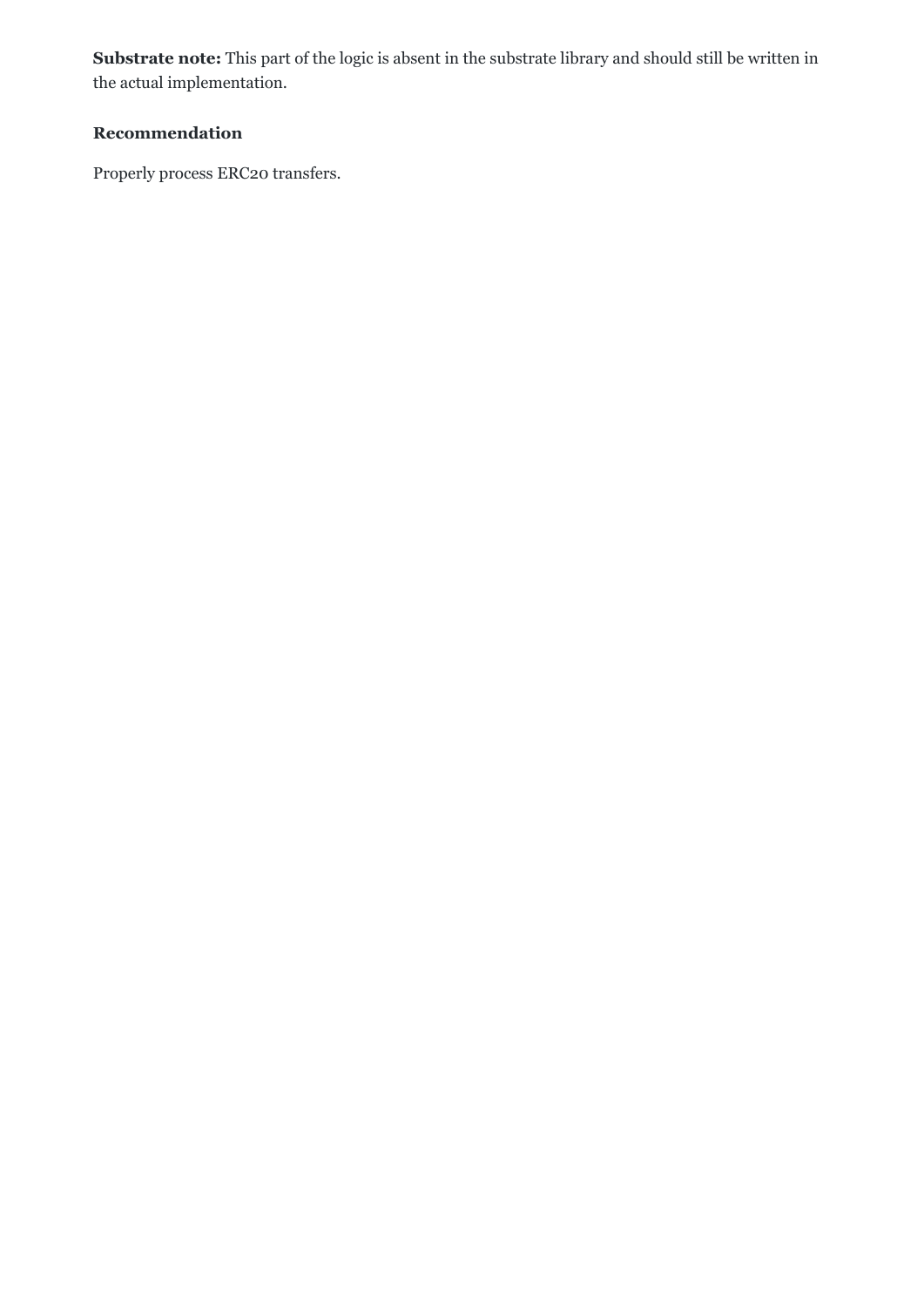## <span id="page-8-0"></span>4.3 Re-entrancy attack on executeProposal function Critical **✓ Addressed**

#### **Resolution**

Addressed in ChainSafe/chainbridge-solidity#151. proposal.status is now set before the transfer.
Note
that
no
reentrancy
protection
was
added.

#### **Description**

When relayers have already voted for a proposal, any relayer can execute it by calling executeProposal .

#### **contracts/Bridge.sol:L336L349**

```
function executeProposal(uint8 chainID, uint256 depositNonce, address handler, bytes
memory data) public onlyRelayers whenNotPaused {
    Proposal storage proposal = _proposals[uint8(chainID)][depositNonce];
    require(proposal._status != ProposalStatus.Inactive, "proposal is not active");

require(proposal._status == ProposalStatus.Passed, "proposal
was
not
passed
or
has
already
been
transferred");

require(keccak256(abi.encodePacked(handler, data)) == proposal._dataHash,
        "provided data does not match proposal's data hash");

IDepositExecute depositHandler = IDepositExecute(handler);

depositHandler.executeDeposit(data);

proposal._status = ProposalStatus.Transferred;
    emit ProposalExecuted(chainID, _chainID, depositNonce);
}
```
Meaning
that,
upon
a
token
transfer,
which
happens
in
the
following
line:

```
depositHandler.executeDeposit(data);
```
it is possible to exploit a reentrancy opportunity in permitting tokens (e.g., some implementations of the
ERC777
standard),
and
call executeProposal again.

The
exploitation
presented
above
works
because
the
status
of
the
proposal
is
changed
after
the transfer:

proposal.\_status = ProposalStatus.Transferred;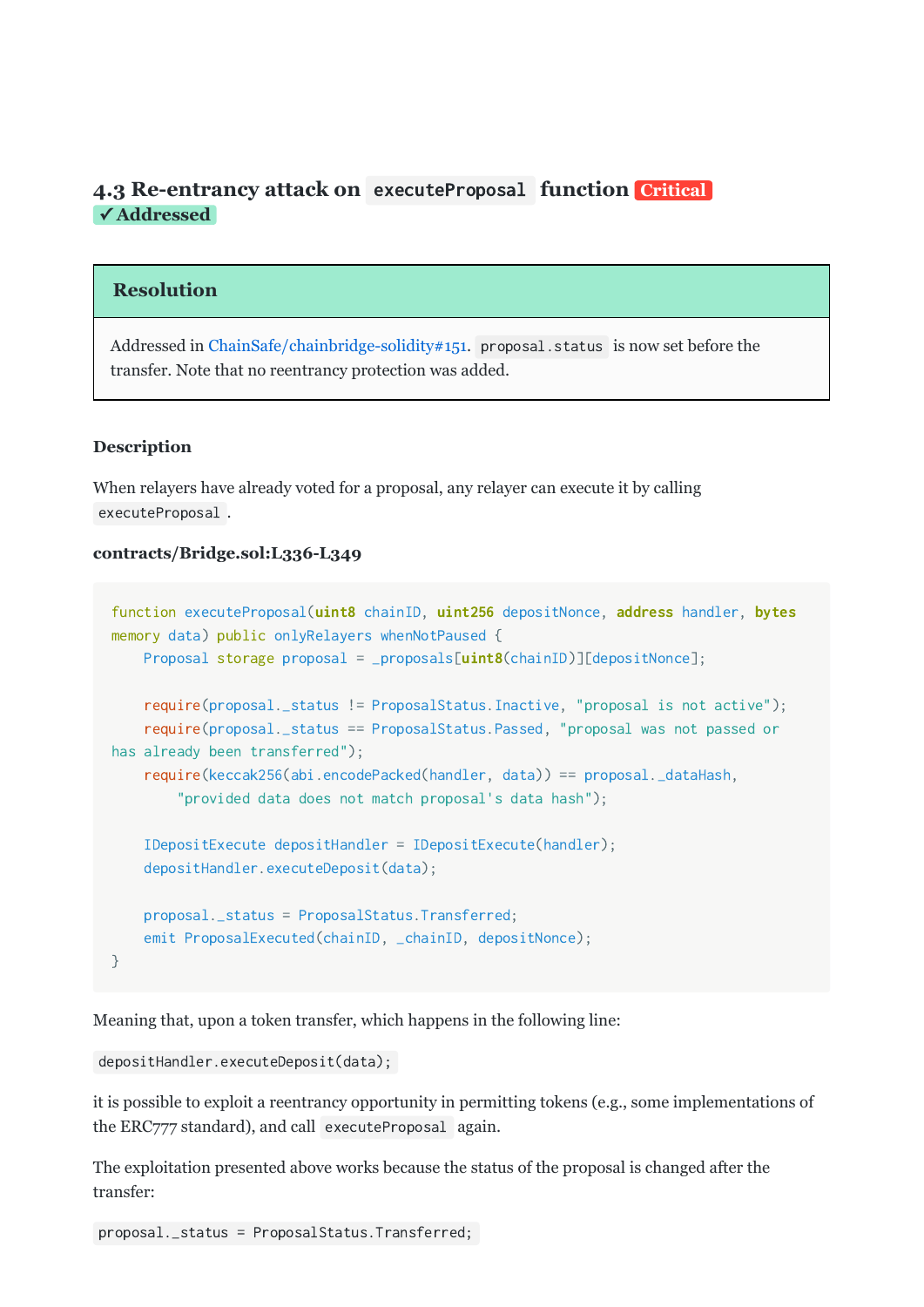Substrate note: This part of the logic is absent in the Substrate library and should still be written in the actual implementation. When it is implemented, some version of "reentrancy" can, potentially, be an
issue.

#### **Recommendation**

The
two
possible
solutions
for
the
vulnerability
presented
are:

- 1. proposal.\_status = ProposalStatus.Transferred; should be called before the token transfer.
- 2.
Add
reentrancy
protection.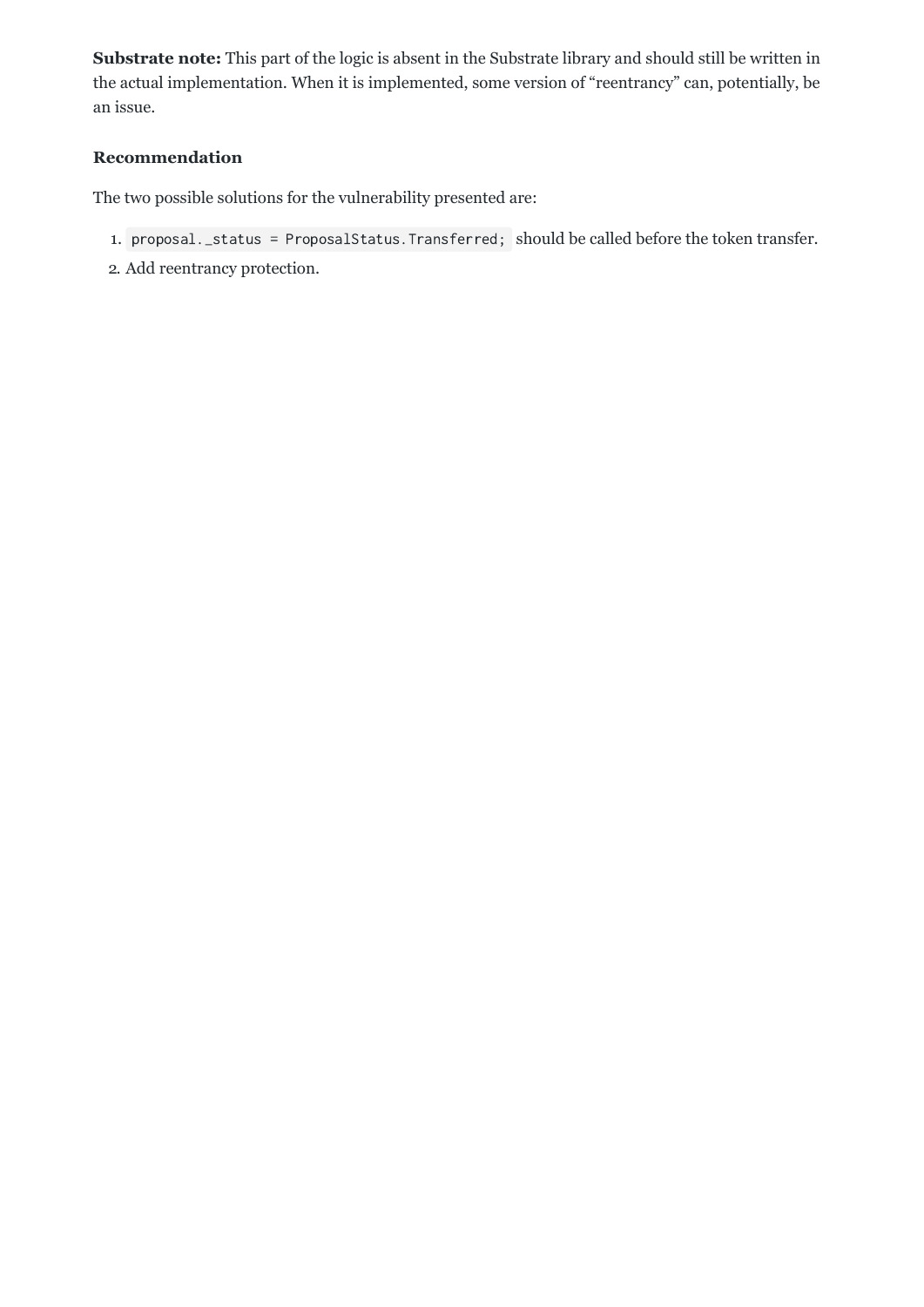# <span id="page-10-0"></span>**[4.4
Any
function
can
be
called
during
generic
deposit](#page-10-0)  Major ✓ Addressed**

#### **Resolution**

Addressed
in[ChainSafe/chainbridge-solidity#104](https://github.com/ChainSafe/chainbridge-solidity/pull/104)and [ChainSafe/chainbridge-solidity#115](https://github.com/ChainSafe/chainbridge-solidity/pull/115).
Now there
are
separate,
predefined
functions
that
are
called
during
the deposit and
the executeDeposit processes.

#### **Description**

When the deposit function of the generic handler is called, the GenericHandler contract should call a specific method of a specific contract, that is bound to resourceID.

#### **contracts/handlers/GenericHandler.sol:L177L183**

```
address contractAddress = _resourceIDToContractAddress[resourceID];
require(_contractWhitelist[contractAddress], "provided
contractAddress
is
not
whitelisted");
if (_contractAddressToDepositFunctionSignature[contractAddress] != bytes4(0)) {
    (bool success,) = contractAddress.call(metadata);

require(success, "delegatecall
to
contractAddress
failed");
}
```
The issue arises from the fact that the user can specify a different function in the metadata parameter,
effectively
calling
this
"malicious"
function
instead
of
the
originally
intended
one.

**Substrate note:** This part of the logic is absent in the Substrate library and should still be written in the
actual
implementation.

#### **Recommendation**

Check
if metadata contains
the
same
function
as \_contractAddressToDepositFunctionSignature[contractAddress] .

#### <span id="page-10-1"></span>**[4.5
Possible
incorrect
registration
of
events
in
case
of
chain
reorgs](#page-10-1) Major ✓ Addressed**

**Resolution**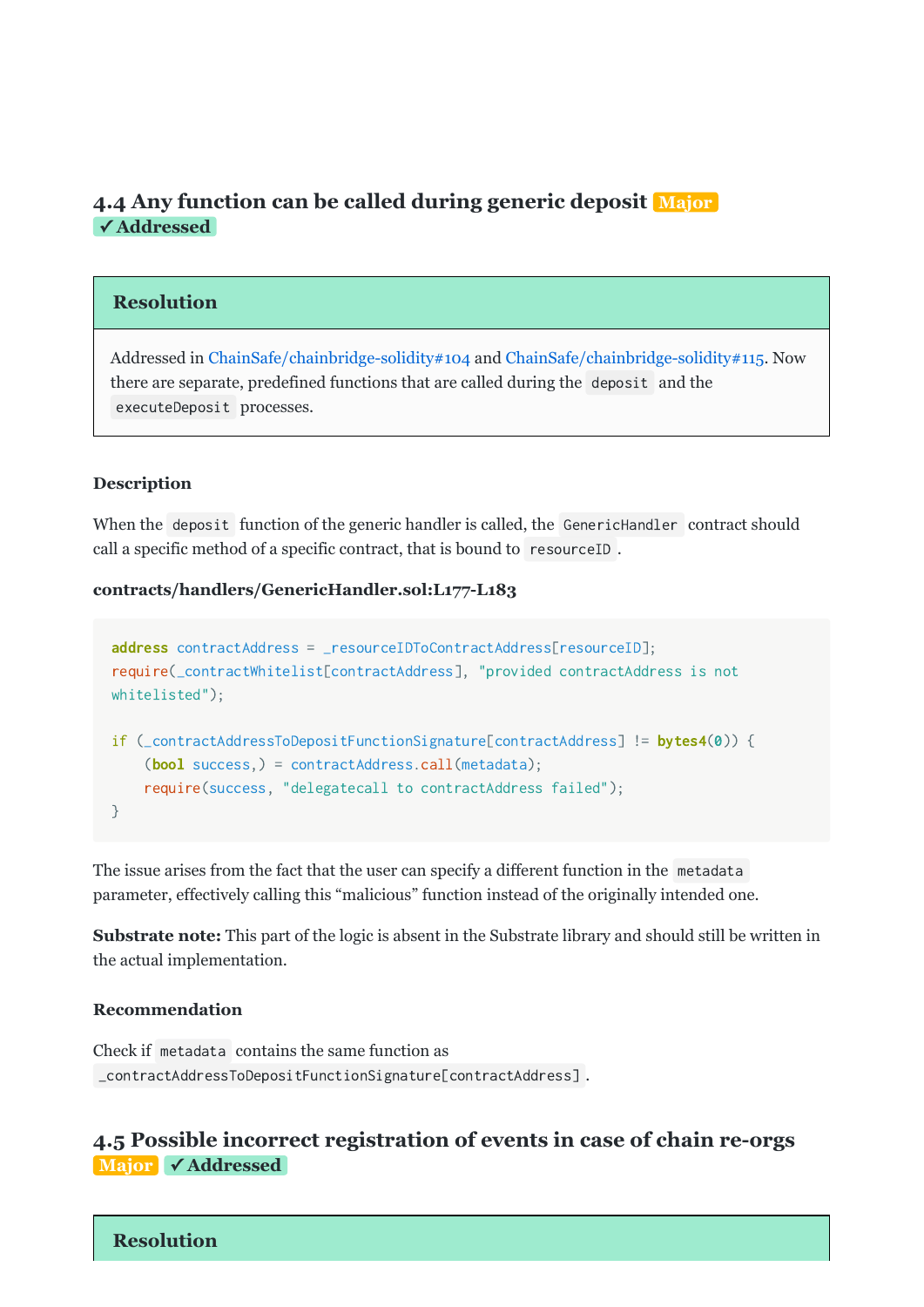Addressed
in[ChainSafe/ChainBridge#410](https://github.com/ChainSafe/ChainBridge/pull/410).
The
Ethereum
listener
now
waits
for
10
blocks
before processing.
The
Substrate
listener
now
only
processes
finalized
blocks.

#### **Description**

As soon as a new block is included in a chain, events are processed and actions are executed. This creates
the
risk
of
processing
some
events
that
are
part
of
a
block
reorg.

#### chains/ethereum/listener.go:L101-L105

```
//
Sleep
if
the
current
block
>
latest
if currBlock.Number.Cmp(latestBlock) == -1 {
        time.Sleep(BlockRetryInterval)
        continue
}
```
#### **Examples**

Reorgs happen quite often on Ethereum. You can see the uncle rate in the link below.

#### [https://etherscan.io/blocks\\_forked](https://etherscan.io/blocks_forked)

Substrate note: Substrate chains might have different consensus algorithms in its *configuration.
Depending
on
the
consensus
mechanism
there
should
be
a
different* number of confirmation blocks ( $\theta$  when an algorithm with instantaneous finality is *used).*

#### **Recommendation**

Enforce a delay of at least 10 blocks. This will reduce the number of processed uncles to a number close
to
zero.

### <span id="page-11-0"></span>**4.6 Voting result is not checked properly Medium √Addressed**

#### **Resolution**

Addressed
in[ChainSafe/chainbridge-substrate#56.](https://github.com/ChainSafe/chainbridge-substrate/pull/56)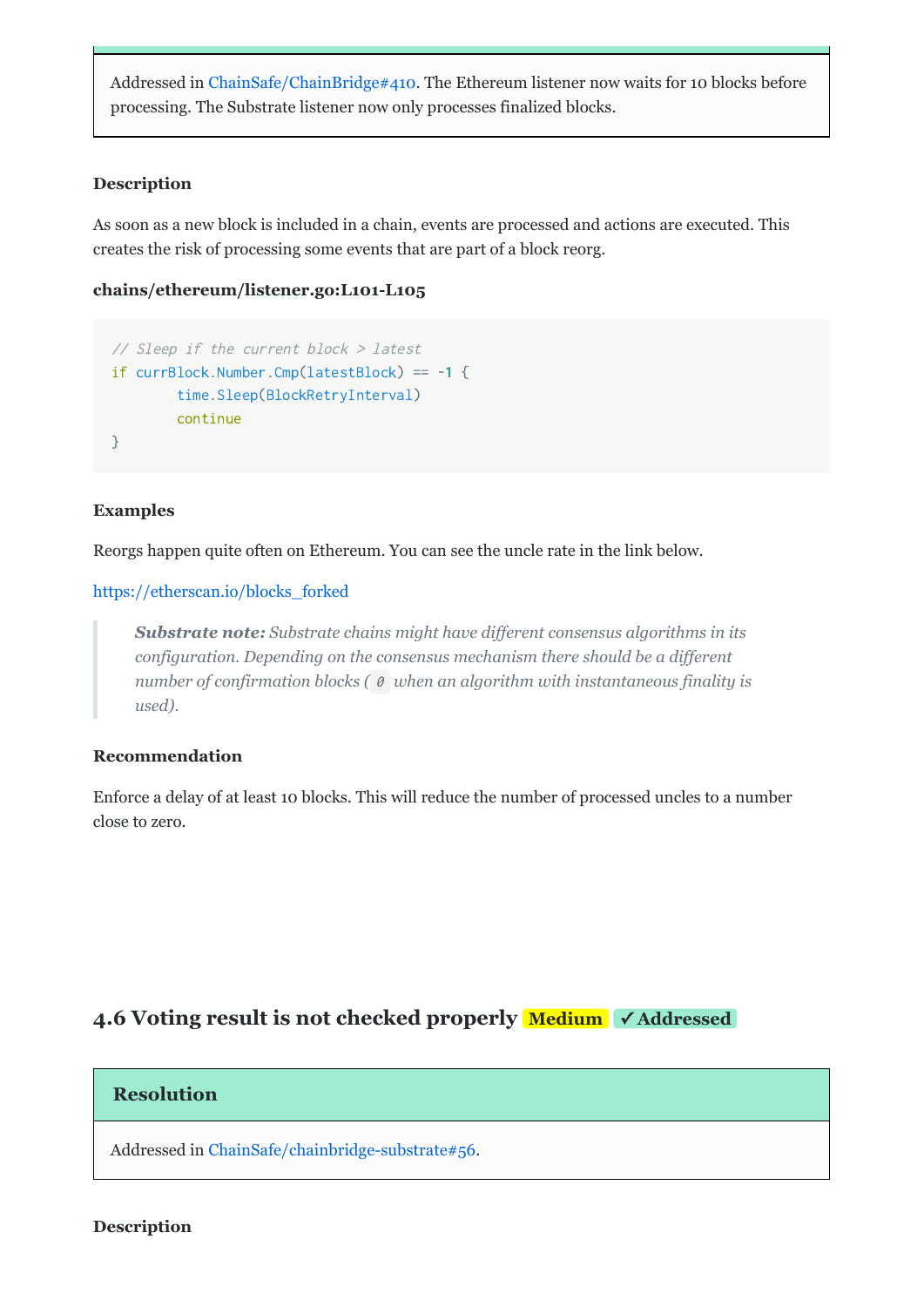On
the
Substrate
side,
during
voting
periods,
the
following
function
is
called
to
define
whether
the vote
is
completed
or
not:

#### **chainbridge/src/lib.rs:L60L70**

```
fn try_to_complete(&mut self, threshold: u32, total: u32) -> bool {

if self.votes_for.len() >= threshold as usize {

self.status = ProposalStatus::Approved;

true

} else if self.votes_against.len() > (total - threshold) as usize {
         self.status = ProposalStatus::Rejected;

true

} else {

false

}
}
```
However, after the call is completed, the result of the vote is not properly checked. Only the fact that it has
finished
is
taken
into
account.

While in most cases it is true that the result of the completed vote can be predicted, there are some edge-cases
when
this
is
not
true.
For
example,
when
the total or threshold variables
are
updated. This
may
lead
to
executing
proposals
that
should
be
canceled
and
vice
versa.

*Ethereum note:* the Solidity implementation does not allow voting against a proposal, hence no cancel\_execution is possible. So, when a vote is complete, the result can only *be
positive.*

#### **Recommendation**

Check
the
result
of
the
vote
after
it
is
completed.

## <span id="page-12-0"></span>**[4.7
Error
handling
in
Substrate](#page-12-0)  Medium ✓ Addressed**

#### **Resolution**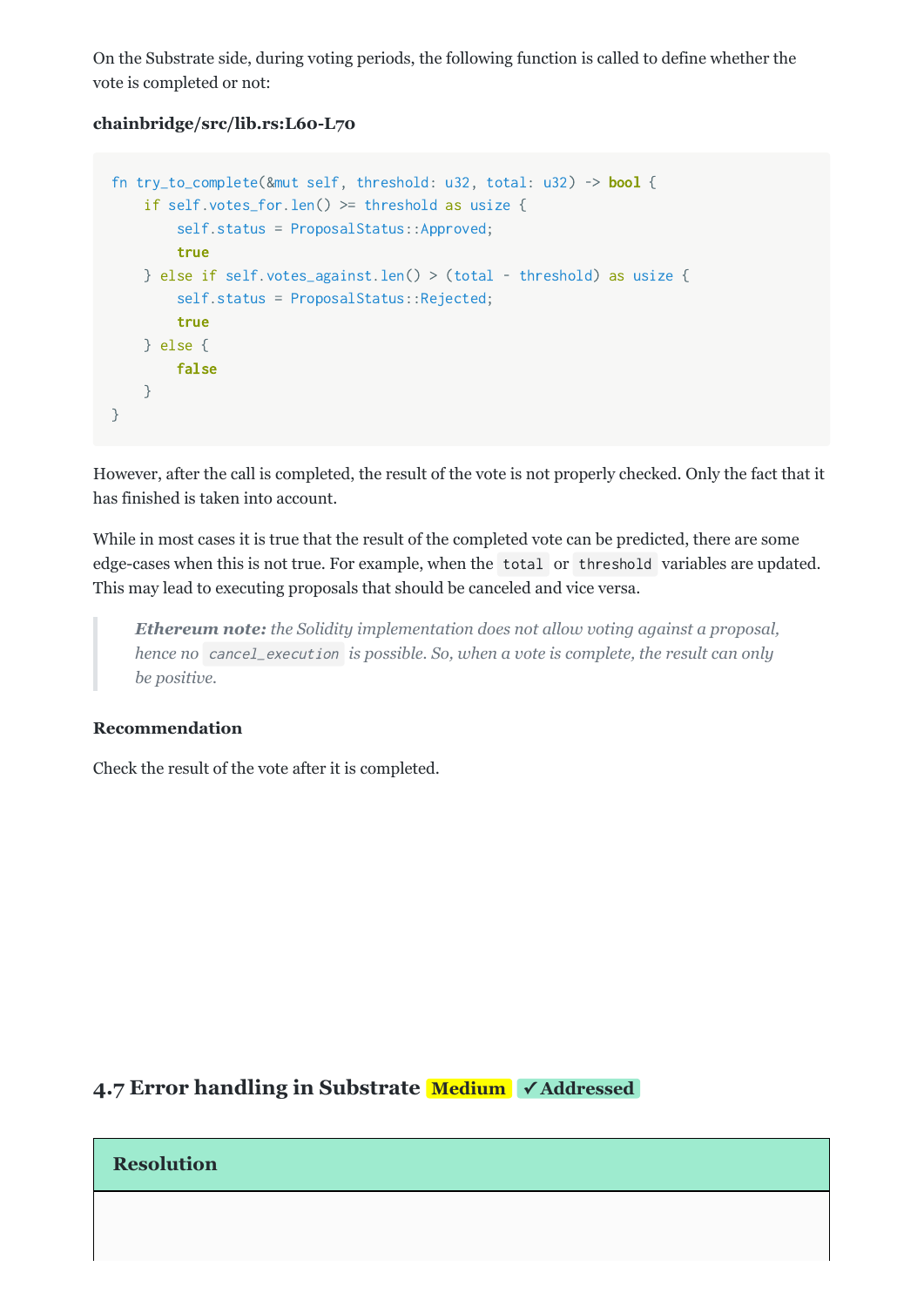- This issue's first example is invalid because all the checks in <bridge::Module<T>>::transfer\_fungible are
duplicated
here https://github.com/ChainSafe/chainbridge[substrate/blob/48e48ae579ab740a73dd5a702e3b5f5d88f245c6/example](https://github.com/ChainSafe/chainbridge-substrate/blob/48e48ae579ab740a73dd5a702e3b5f5d88f245c6/example-pallet/src/lib.rs#L74)pallet/src/lib.rs#L74,
ensuring
that
this
call
to
the
Bridge
will
not
fail.
- In the second example, if the execution of a proposal fails, it will still be considered as executed. That is the intended behavior; if the proposal fails that way, there is a manual mechanism
for
admin
to
return
funds
on
the
Ethereum
side.

The issue severity is downgraded from "Major" to "Medium" after getting the comments from the client.

#### **Description**

It is much harder to handle any error in Substrate than in Ethereum smart contracts. While on Ethereum one can use the revert opcode and be sure that all storage reverts to the previous state, the same is not true for Substrate. All storage changes that occur before an error is thrown remain intact.

The
best
practice
in
Substrate
is
to
follow
the
"verify
first,
write
last"
principle.
During
execution,
one should guarantee all the checks are using the ensure macro and that, upon starting to modify storage,
no
error
can
be
thrown
after.

While the outlined approach sounds clean, it can get very complicated when inter-pallet communication
is
involved.
It
is
especially
true
when
multiple
different
external
pallets
need
to
be called
in
one
function.
In
such
cases,
it
becomes
extremely
difficult
to
perform
all
the
verifications before
changing
storage.

#### **Examples**

There
are
a
few
places
where
this
problem
may
occur:

• transfer\_fungible, transfer\_nonfungible, transfer\_generic functions of the Substrate library are called during the deposit from another pallet. They make use of the ensure macro, so they
may
potentially
fail.

#### **chainbridge/src/lib.rs:L487L506**

```

pub fn transfer_fungible(

dest_id: ChainId,

resource_id: ResourceId,

to: Vec<u8>,

amount: U256,

) -> DispatchResult {

ensure!(

Self::chain_whitelisted(dest_id),

Error::<T>::ChainNotWhitelisted
     );
```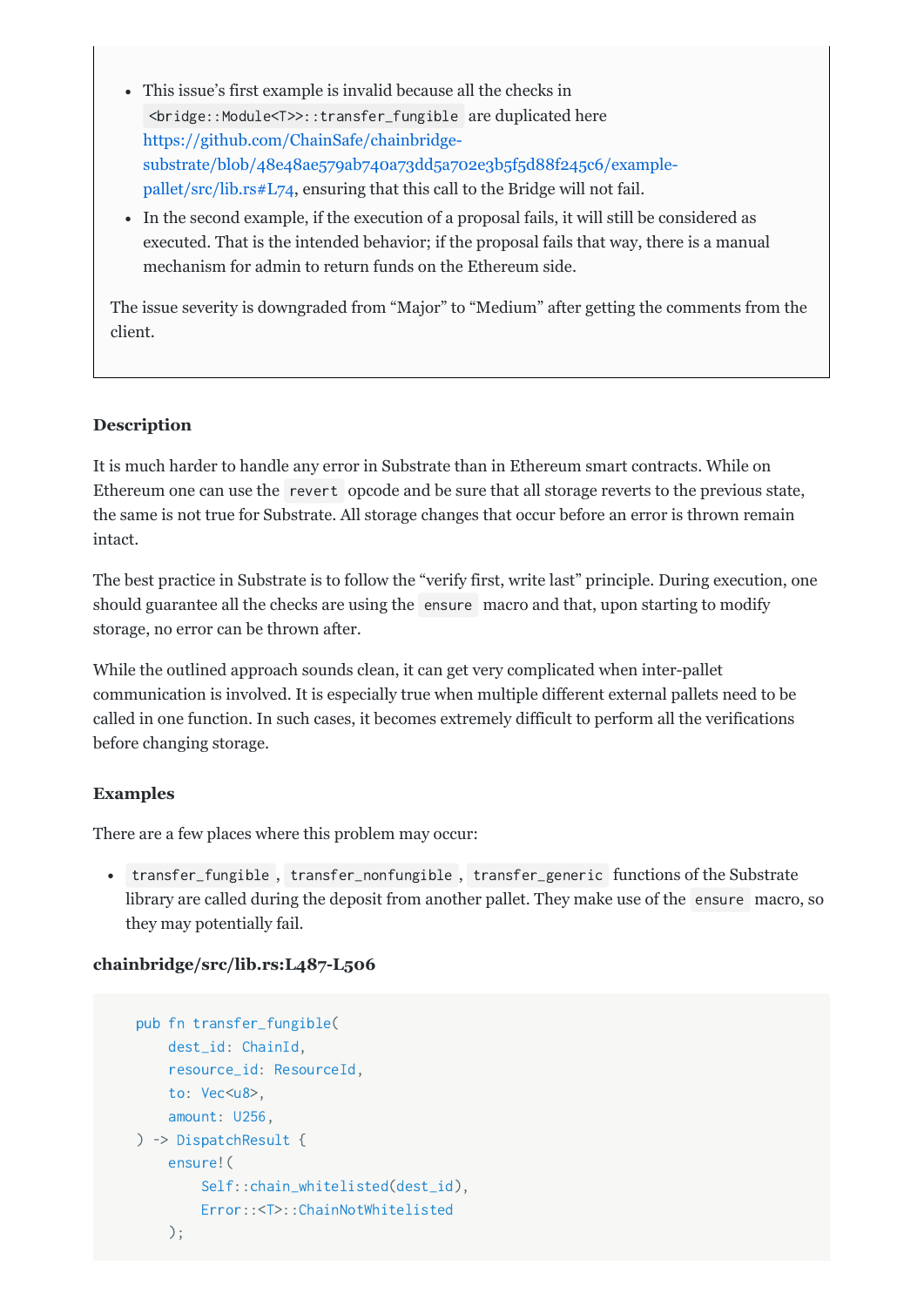```

let nonce = Self::bump_nonce(dest_id);

Self::deposit_event(RawEvent::FungibleTransfer(

dest_id,

nonce,

resource_id,

amount,

to,

));
      0k(())

}
```
This
means
that
these
functions
should
be
called
either
before
any
storage
changes
(outside
of
current pallet)
or
the
same
checks
should
be
done
in
the
outside
pallet,
before
changing
the
state.
Even
though example[pallets](https://github.com/ChainSafe/chainbridge-substrate/blob/48e48ae579ab740a73dd5a702e3b5f5d88f245c6/example-pallet/src/lib.rs)are
out
of
scope,
in
this
example,
you
can
see
that
the
actual
transfer
is
happening before
calling
the transfer\_fungible function:

#### example-pallet/src/lib.rs:L72-L80

```

pub fn transfer_native(origin, amount: BalanceOf<T>, recipient: Vec<u8>, dest_id:
bridge::ChainId) -> DispatchResult {

let source = ensure_signed(origin)?;
       ensure!(<bridge::Module<T>>::chain_whitelisted(dest_id), Error::
<T>::InvalidTransfer);

let bridge_id = <bridge::Module<T>>::account_id();

T::Currency::transfer(&source, &bridge_id, amount.into(), AllowDeath)?;

let resource_id = T::NativeTokenId::get();

<bridge::Module<T>>::transfer_fungible(dest_id, resource_id, recipient,
U256::from(amount.saturated_into()))

}
```
That
may
lead
to
tokens
actually
being
transferred
to
the
Bridge,
but
the
event
to
transfer
them outside
is
not
emitted.

• When a proposal passes, its state is saved to storage before calling finalize\_execution function.

#### **chainbridge/src/lib.rs:L421L429**

```
let complete = votes.try_to_complete(<RelayerThreshold>::get(),
<RelayerCount>::get());
<Votes<T>>::insert(src_id, (nonce, prop.clone()), votes.clone());
Self::deposit_event(RawEvent::VoteFor(src_id, nonce, who.clone()));
if complete {

Self::finalize_execution(src_id, nonce, prop)
} else {
   0k(())}
```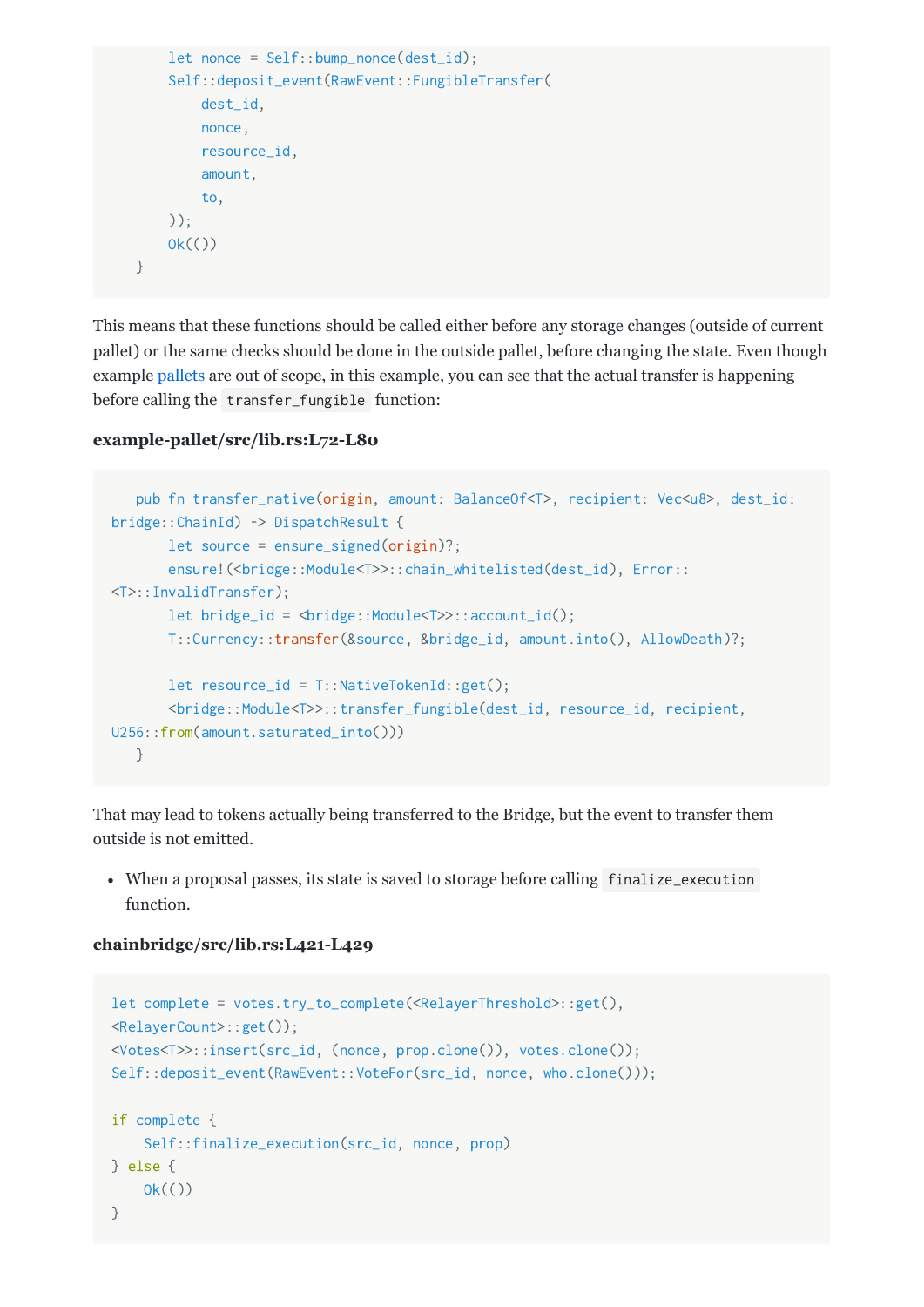inside
of
the finalize\_execution function,
an
external
pallet
is
called
(whose
implementation
is
still inexistent at the time of writing), which can also potentially fail. Moreover, even in the event the scenario
described
above
materializes,
the
proposal
will
still
be
considered
as
executed.

#### **Recommendation**

Make
sure
no
errors
are
being
thrown
after
storage
changes
or
build
a
mechanism
that
reverts
all changes
after
an
error
is
thrown.

# <span id="page-15-0"></span>**[4.8
Should
check
length
before
slicing
byte
arrays
when
handling](#page-15-0) events Medium** ✓ Addressed

#### **Resolution**

Addressed in ChainSafe/ChainBridge#405. The ChainBridge developers provided the following comment:

*This
check
is
actually
unnecessary.
The
length
is
required
in
the
solidity
assembly,* but the listener will receive bytes of the correct length when querying the deposit *record.*

#### **Description**

When an ERC 721 Deposit is handled, the recipient's address is retrieved from the event.

#### **chains/ethereum/events.go:L34L39**

```
record, err := l.erc721HandlerContract.GetDepositRecord(&bind.CallOpts{},
nonce.Big(), uint8(destId))
if err != nil {
       l.log.Error("Error
Unpacking
ERC20
Deposit
Record", "err", err)
}
recipient :=
record.DestinationRecipientAddress[:record.LenDestinationRecipientAddress.Int64()]
```
The
length
of
the
address
is
handled
in
the
ERC
721
handler.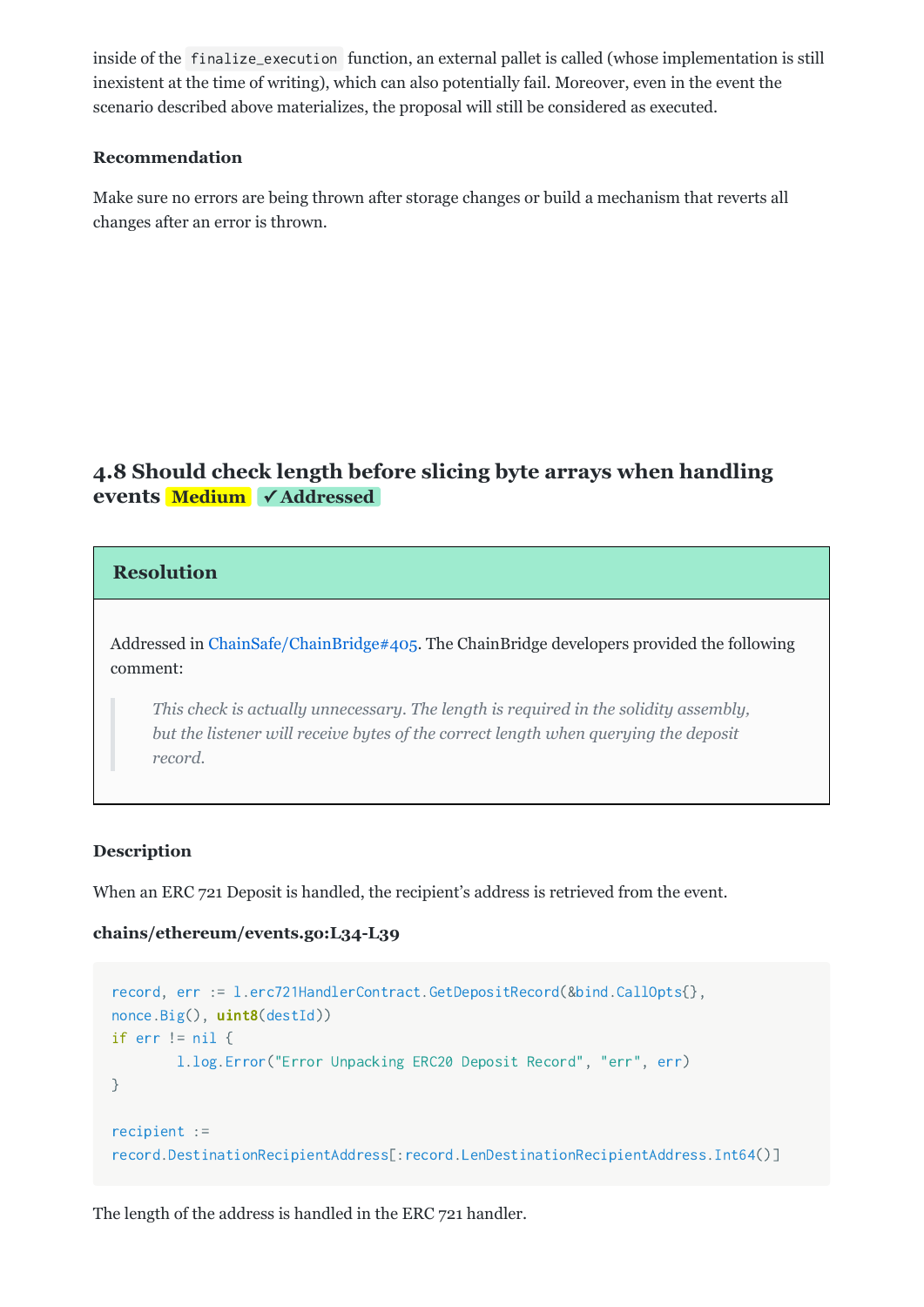#### **contracts/handlers/ERC721Handler.sol:L117L131**

```
// Load length of recipient address from data + 96
lenDestinationRecipientAddress := mload(add(data, 0x60))
//
Load
free
mem
pointer
for
recipient
destinationRecipientAddress := mload(0x40)
//
Store
recipient
address
mstore(0x40, add(0x20, add(destinationRecipientAddress,
lenDestinationRecipientAddress)))
// func sig (4) + destinationChainId (padded to 32) + depositNonce (32) + depositor
(32) +// bytes lenght (32) + resourceId (32) + tokenId (32) + length (32) = 0xE4
calldatacopy(
    destinationRecipientAddress, // copy to destinationRecipientAddress
    OxE4, 2000 CODY from calldata after
destinationRecipientAddress
length
declaration
@0xE4
    sub(calldatasize(), 0xE4) // copy size (calldatasize - (0xE4 + 0x20))
)
```
However,
token
handlers
can
be
swapped
and
the
event
handler
should
not
rely
on
the
correctness
and safeness
of
the
token
handler.

The problem is that if the handler generates an event with a DestinationRecipientAddress shorter than LenDestinationRecipientAddress ,
the
node
will
panic.

#### **Recommendation**

The
node
should
be
able
to
return
an
error,
in
case
the
decoding
is
faulty.

Such a case should be when LenDestinationRecipientAddress > len(DestinationRecipientAddress) .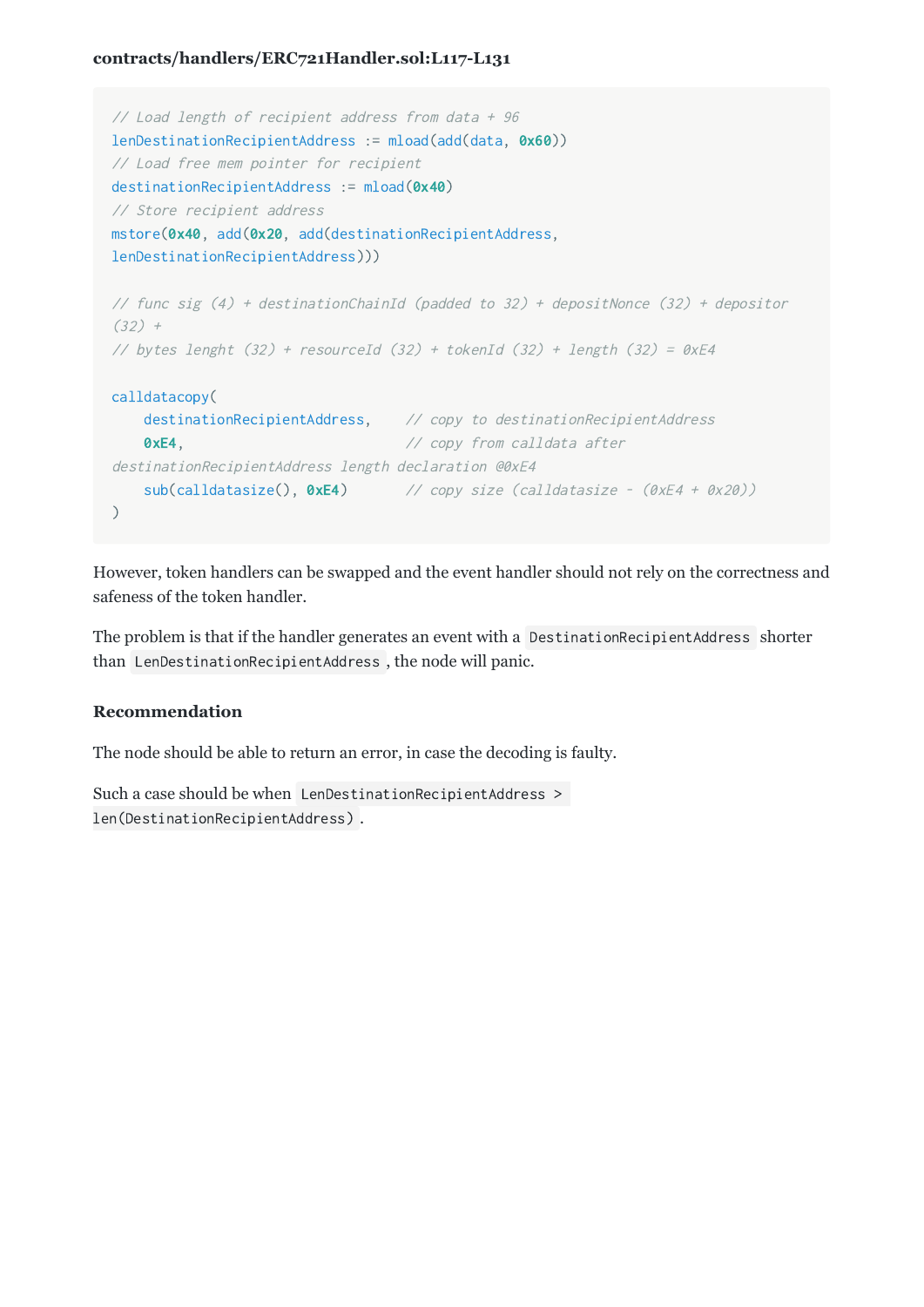## <span id="page-17-0"></span>**4.9 Anyone can pass any handler in deposit Medium** √Addressed

#### **Resolution**

Addressed in ChainSafe/chainbridge-solidity#131. The handler's address is now bound to the resourceID and
is
set
by
the
admin.

#### **Description**

Anyone can call the deposit function to transfer funds from a supported chain to any other.

#### **contracts/Bridge.sol:L269L279**

```
function deposit (uint8 destinationChainID, address handler, bytes memory data)
public payable whenNotPaused {

require(msg.value == _fee, "Incorrect
fee
supplied");
    uint256 depositNonce = ++_depositCounts[destinationChainID];

_depositRecords[destinationChainID][depositNonce] = data;

IDepositExecute depositHandler = IDepositExecute(handler);

depositHandler.deposit(destinationChainID, depositNonce, msg.sender, data);

emit Deposit(destinationChainID, handler, depositNonce);
}
```
The issue arises from the fact that the caller can pass any address as the handler. In addition, the Bridge contract
will
call
this
address,
which
might
prove
unsafe
under
certain
conditions.

**Substrate note:** This part of the logic is absent in the Substrate library and should still *be
written
in
the
actual
implementation.*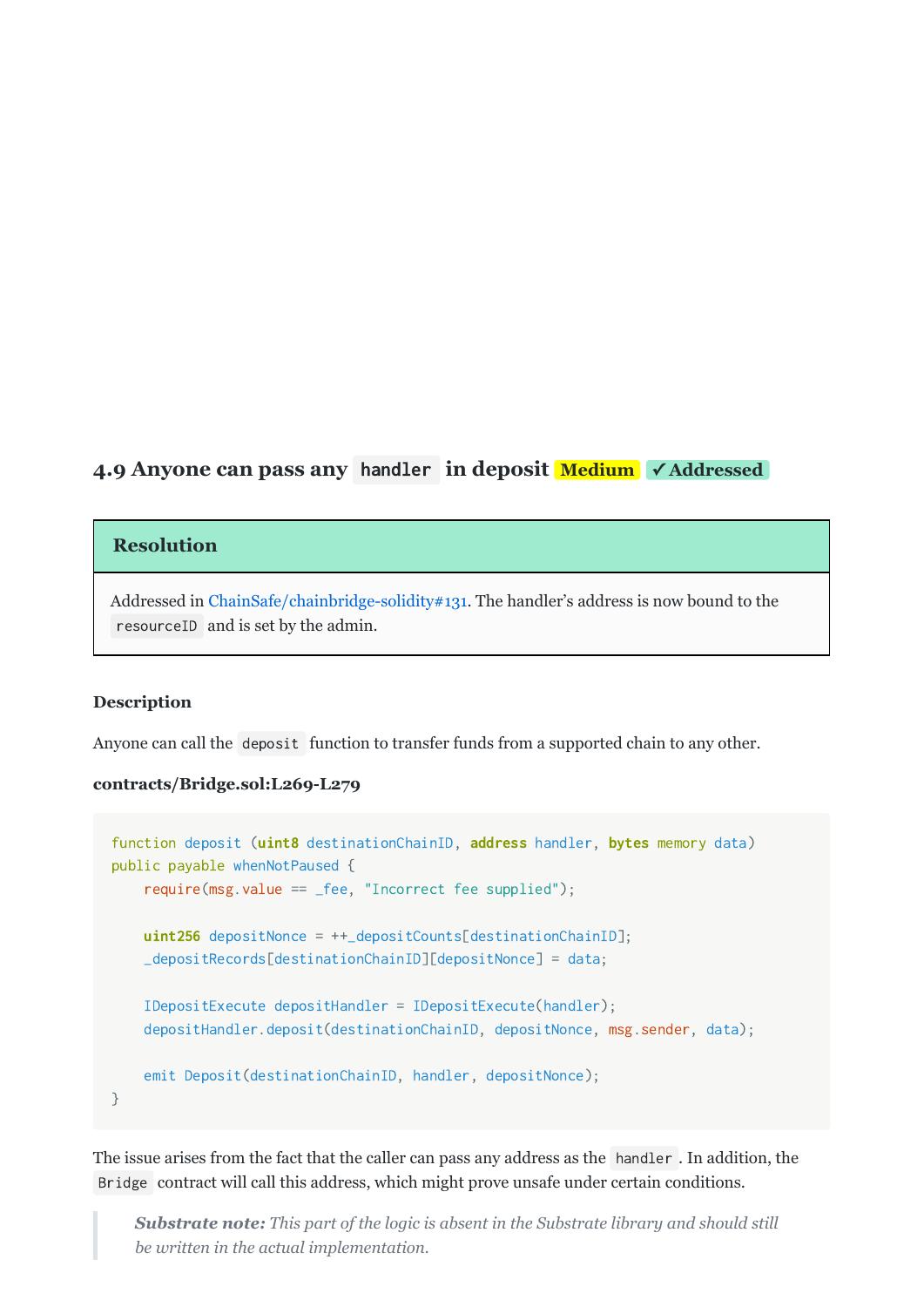#### **Recommendation**

Only allow passing an authorized handler address as the parameter.

# <span id="page-18-0"></span>**4.10**  \_balances **[does
not
represent
contract
balance
as
it
should](#page-18-0) Medium ✓ Addressed**

### **Resolution**

Addressed
in[ChainSafe/chainbridge-solidity#149.](https://github.com/ChainSafe/chainbridge-solidity/pull/149)

#### **Description**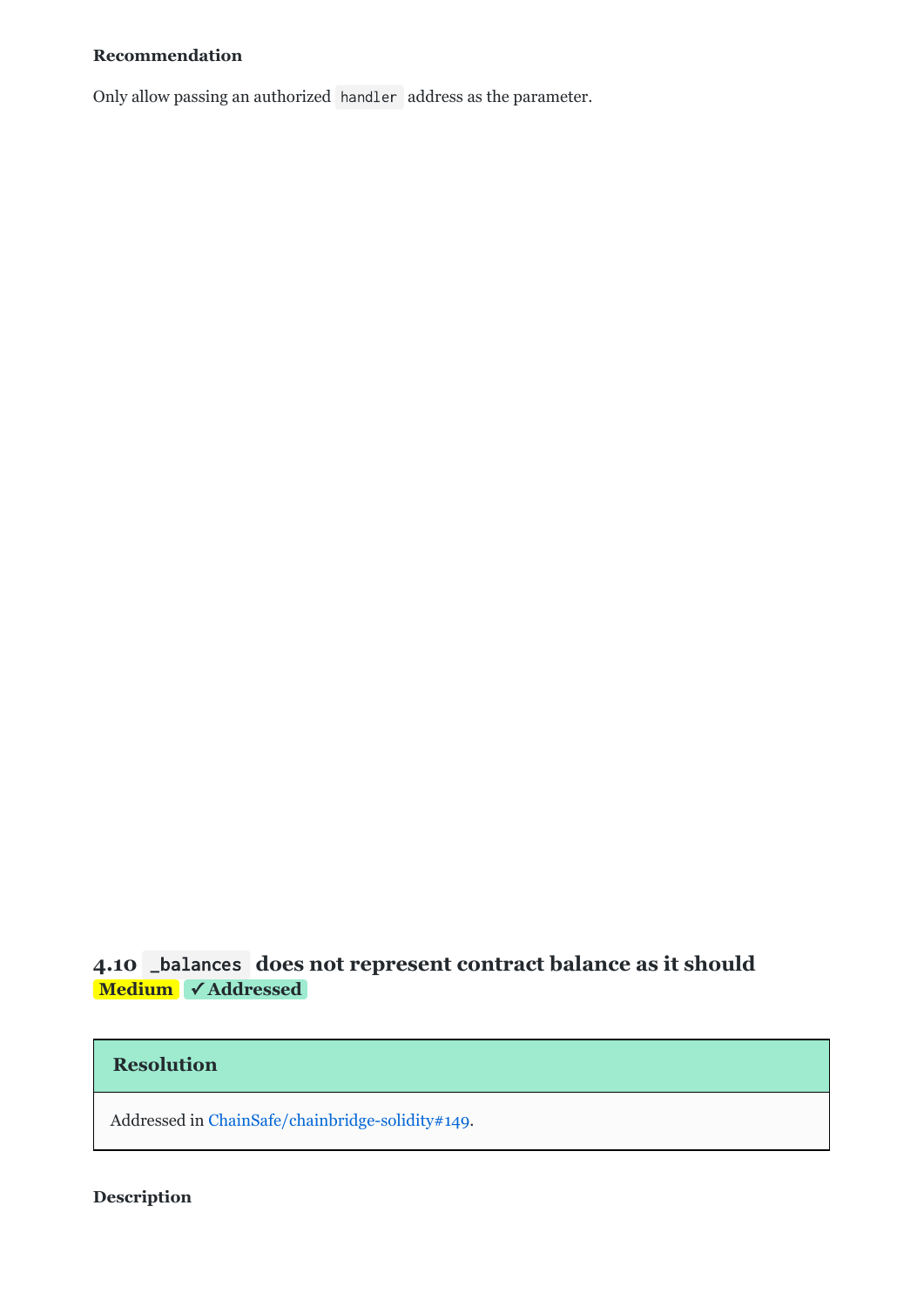In both the ERC20Safe and ERC721Safe contracts, the \_balances field should represent the current balance of the contract. During minting, \_balances is increased even though the recipient of the minting is not the contract itself but an external agent:

#### **contracts/ERC20Safe.sol:L72L77**

```
function mintERC20(address tokenAddress, address recipient, uint256 amount) internal
{

ERC20PresetMinterPauser erc20 = ERC20PresetMinterPauser(tokenAddress);

erc20.mint(recipient, amount);

_balances[tokenAddress] = _balances[tokenAddress].add(amount);
}
```
#### **contracts/ERC721Safe.sol:L73L78**

```
function mintERC721(address tokenAddress, address recipient, uint256 tokenID, bytes
memory data) internal {

ERC721MinterBurnerPauser erc721 = ERC721MinterBurnerPauser(tokenAddress);
    erc721.mint(recipient, tokenID, string(data));

_balances[tokenAddress] = _balances[tokenAddress].add(1);
```

```
}
```
**Substrate note:** This part of the logic is absent in the substrate library and should still *be
written
in
the
actual
implementation.*

#### **Recommendation**

Do not increase \_balances during minting if the recipient is not the contract itself. Or, in alternative, use
the balanceOf function
of
the
token,
instead.

<span id="page-19-0"></span>**4.11 Total relayers count may be wrong Medium** √Addressed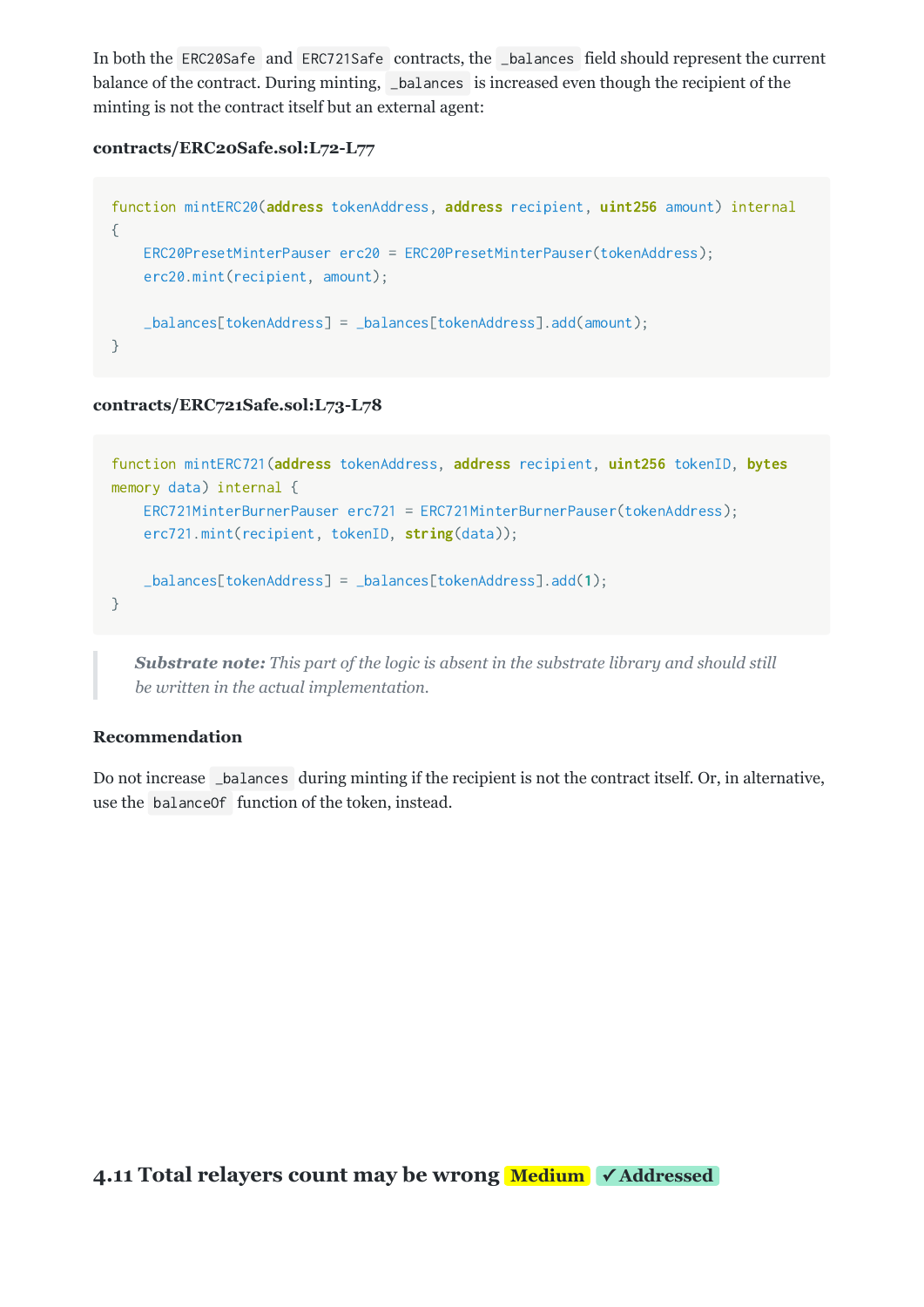#### **Resolution**

Addressed
in[ChainSafe/chainbridge-solidity#147](https://github.com/ChainSafe/chainbridge-solidity/pull/147).

#### **Description**

If
the
admin
adds
a
relayer
that
was
previously
admitted,
already:

#### contracts/Bridge.sol:L161-L165

```
function adminAddRelayer(address relayerAddress) public onlyAdmin {

grantRole(RELAYER_ROLE, relayerAddress);

emit RelayerAdded(relayerAddress);

_totalRelayers++;
}
```
or
removes
a
relayer
that
was
already
removed:

#### **contracts/Bridge.sol:L173L177**

```
function adminRemoveRelayer(address relayerAddress) public onlyAdmin {

revokeRole(RELAYER_ROLE, relayerAddress);

emit RelayerRemoved(relayerAddress);

_totalRelayers--;
}
```
\_totalRelayers will still change by an absolute value of 1 even though the effective number of relayers
is
left
unchanged.
In
addition,
the
variable
can
underflow/overflow.

**Substrate note:** the Substrate library is already implementing the proper checks when *adding/removing
relayers.*

#### **Recommendation**

Make sure that admin is adding/removing non-existing/existing relayer.

### <span id="page-20-0"></span>**4.12 Don't route event if handler is not valid Medium** ✓ Addressed

#### **Resolution**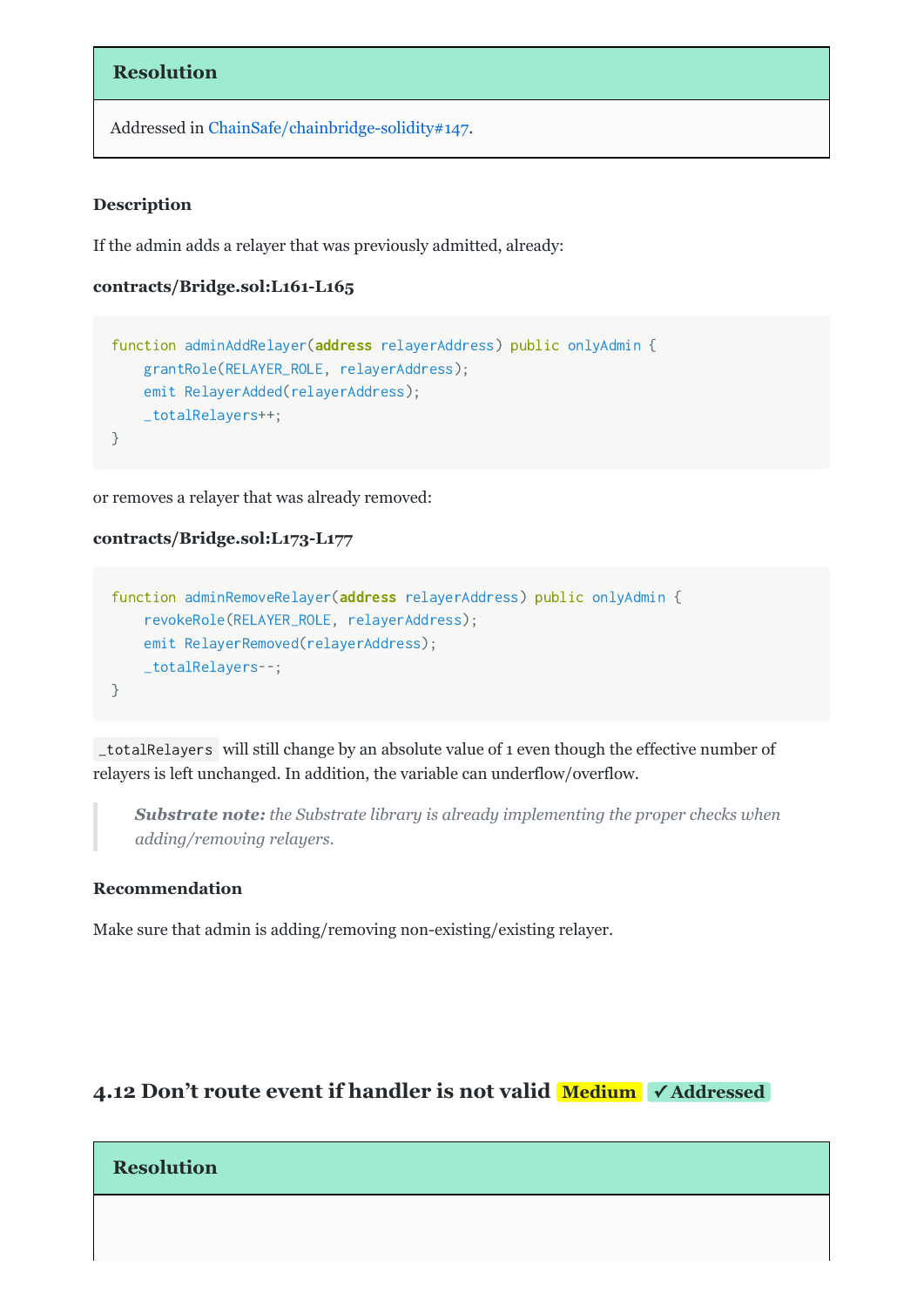Addressed in ChainSafe/ChainBridge#407. The function now returns on error. As a result, all events
left
in
the
block
after
the
failed
message
will
not
be
processed.

Update: An unrecognized handler is now skipped, rather than throwing an error [ChainSafe/ChainBridge#458.](https://github.com/ChainSafe/ChainBridge/pull/458)

#### **Description**

An event should never be sent to the router if it does not match any of the recognized handlers.

An
error
is
logged,
but
the
execution
is
not
stopped.

#### chains/ethereum/listener.go:L141-L154

```
if addr == l.cfg.erc20HandlerContract {
       m = l.handleErc20DepositedEvent(destId, nonce)
} else if addr == l.cfg.erc721HandlerContract {
       m = l.handleErc721DepositedEvent(destId, nonce)
} else if addr == l.cfg.genericHandlerContract {
       m = l.handleGenericDepositedEvent(destId, nonce)
} else {
        l.log.Error("Event
has
unrecognized
handler", "handler", addr)
}
err = l.router.Send(m)
if err != nil \{l.log.Error("subscription
error:
failed
to
route
message", "err", err)
}
```
#### **Recommendation**

Skip
routing
the
event
if
the
handler
does
not
match
the
allowed
ones.

### <span id="page-21-0"></span>**[4.13
Proposal
voting
can
only
be
completed
when
making
a
vote](#page-21-0) Minor ✓ Addressed**

#### **Resolution**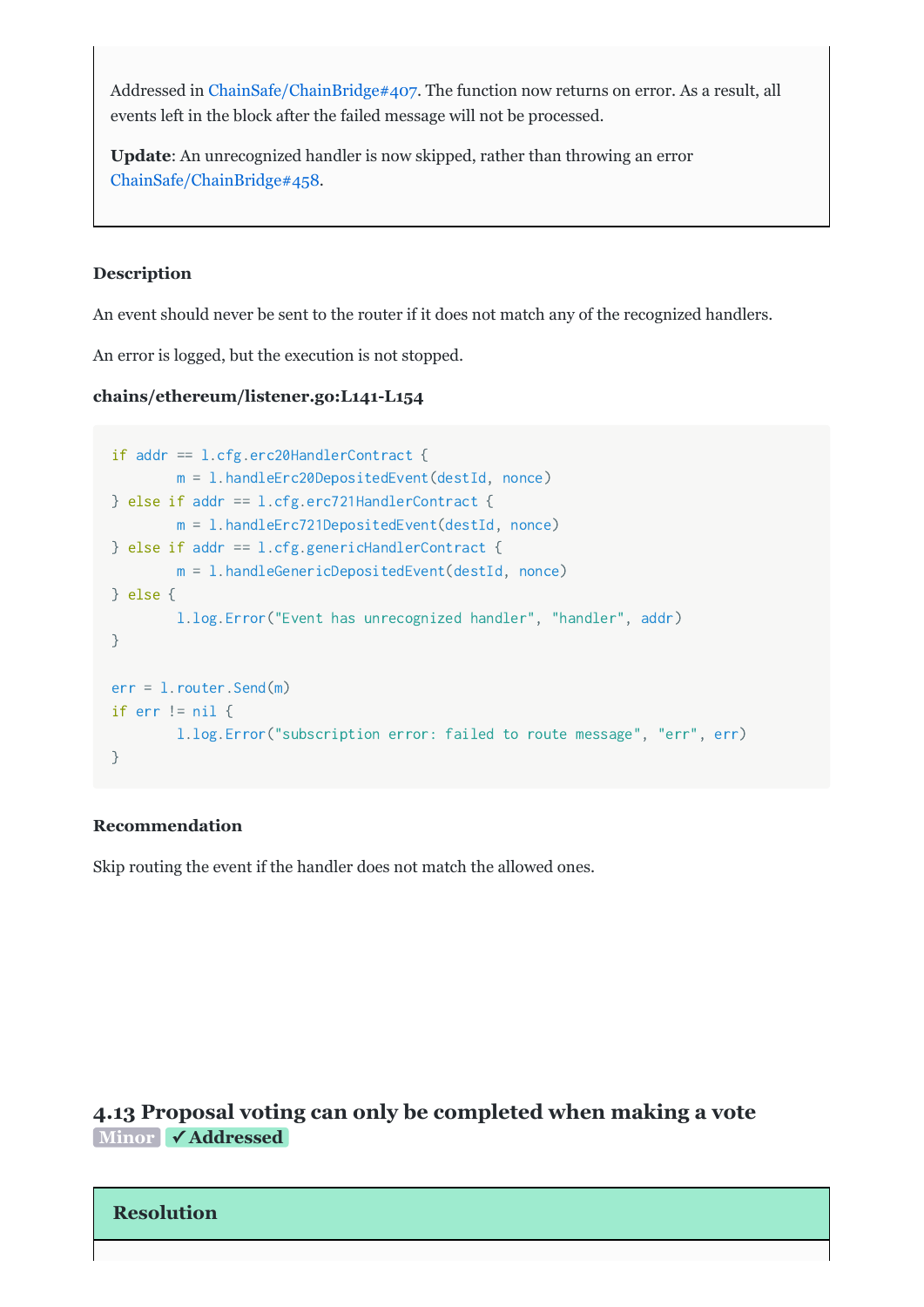#### **Description**

In Substrate, it's only possible to calculate voting results when a new vote is submitted.

However, if total or threshold are updated, it should be possible to check the results of the current
votings
and
call finalize\_execution (or cancel\_execution )
without
submitting
a
vote. This
very
closely
resembles
a
similar
problem
presented
in
the
Solidity
implementation.

Even though it is possible to execute the proposal without making a vote, the proposal's status should be ProposalStatus. Passed, which can only be assigned when making a vote.

#### **Recommendation**

Add a public function that checks if a vote can be completed and executed.

### <span id="page-22-0"></span>**4.14 Overflow/underflow handling in Substrate Minor √Addressed**

#### **Resolution**

Addressed in ChainSafe/chainbridge-substrate#58. If total < threshold, a proposal cannot be rejected.

#### **Description**

Substrate does not have overflow/underflow protection by default. In order to avoid this class of bugs, it
is
recommended
to
use
safe
functions
like checked\_add() and checked\_sub() .
In
the
current codebase
math
operations
are
mostly
either
incrementing
( +1 )
or
making
operations
with
values
that shouldn't
overflow/underflow
logically:

#### **chainbridge/src/lib.rs:L64**

```
} else if self.votes_against.len() > (total - threshold) as usize {
```
Even though, in this specific instance, this does not present a big risk, if the threshold is bigger than total ,
an
underflow
will
occur.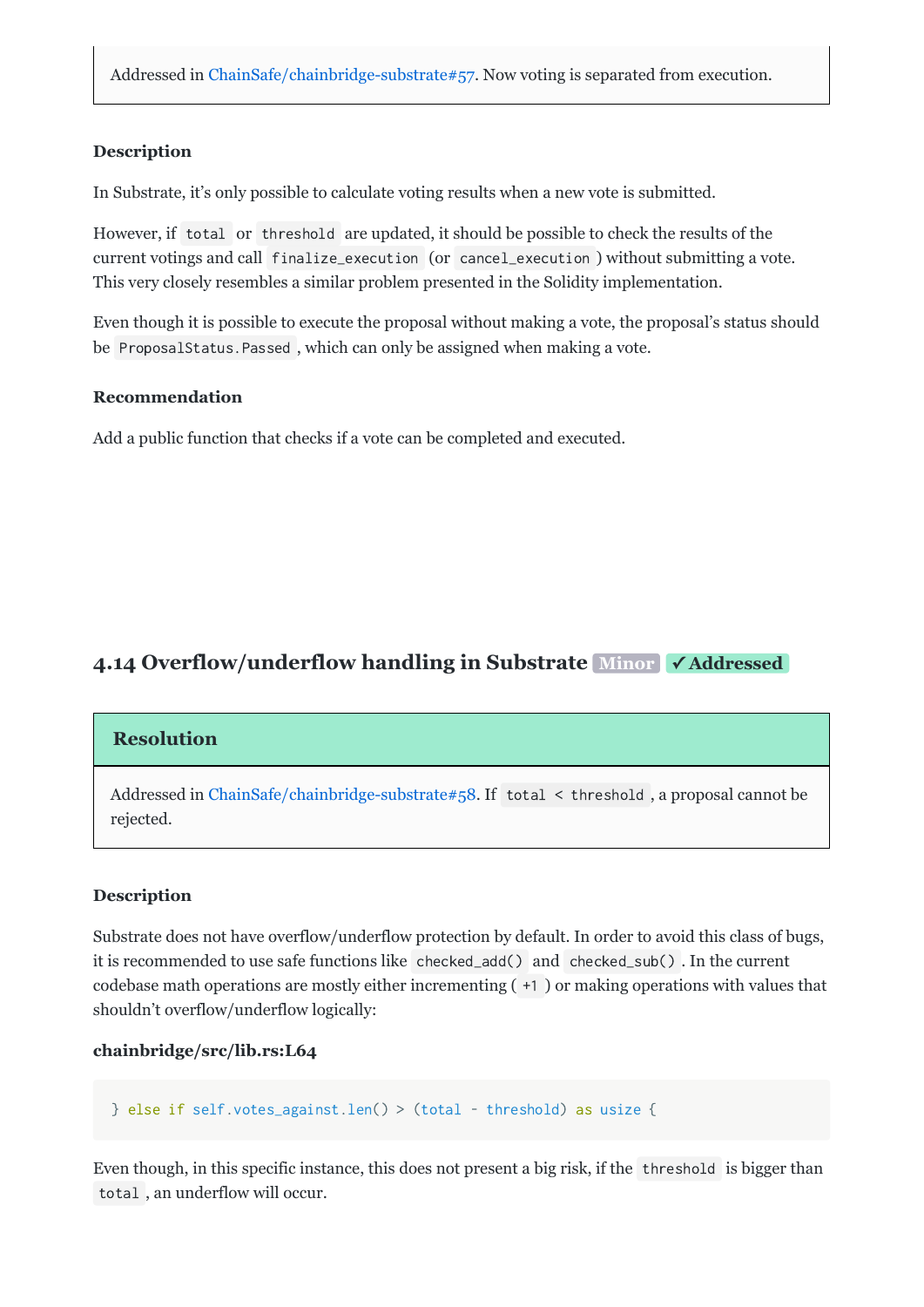*Ethereum
note:SafeMath
library
is
already
used
Ethereum
contracts
for
most
of
the math
operations.*

#### **Recommendation**

Use safe functions like checked\_add() and checked\_sub() for math operations.

# <span id="page-23-0"></span>**4.15**  setResource **[can
be
simplified](#page-23-0)  Minor ✓ Addressed**

#### **Resolution**

Addressed
in[ChainSafe/chainbridge-solidity#153](https://github.com/ChainSafe/chainbridge-solidity/pull/153).

#### **Description**

#### **contracts/handlers/HandlerHelpers.sol:L42L45**

```
bytes32 currentResourceID = _tokenContractAddressToResourceID[contractAddress];
bytes32 emptyBytes;
require(keccak256(abi.encodePacked((currentResourceID))) ==
```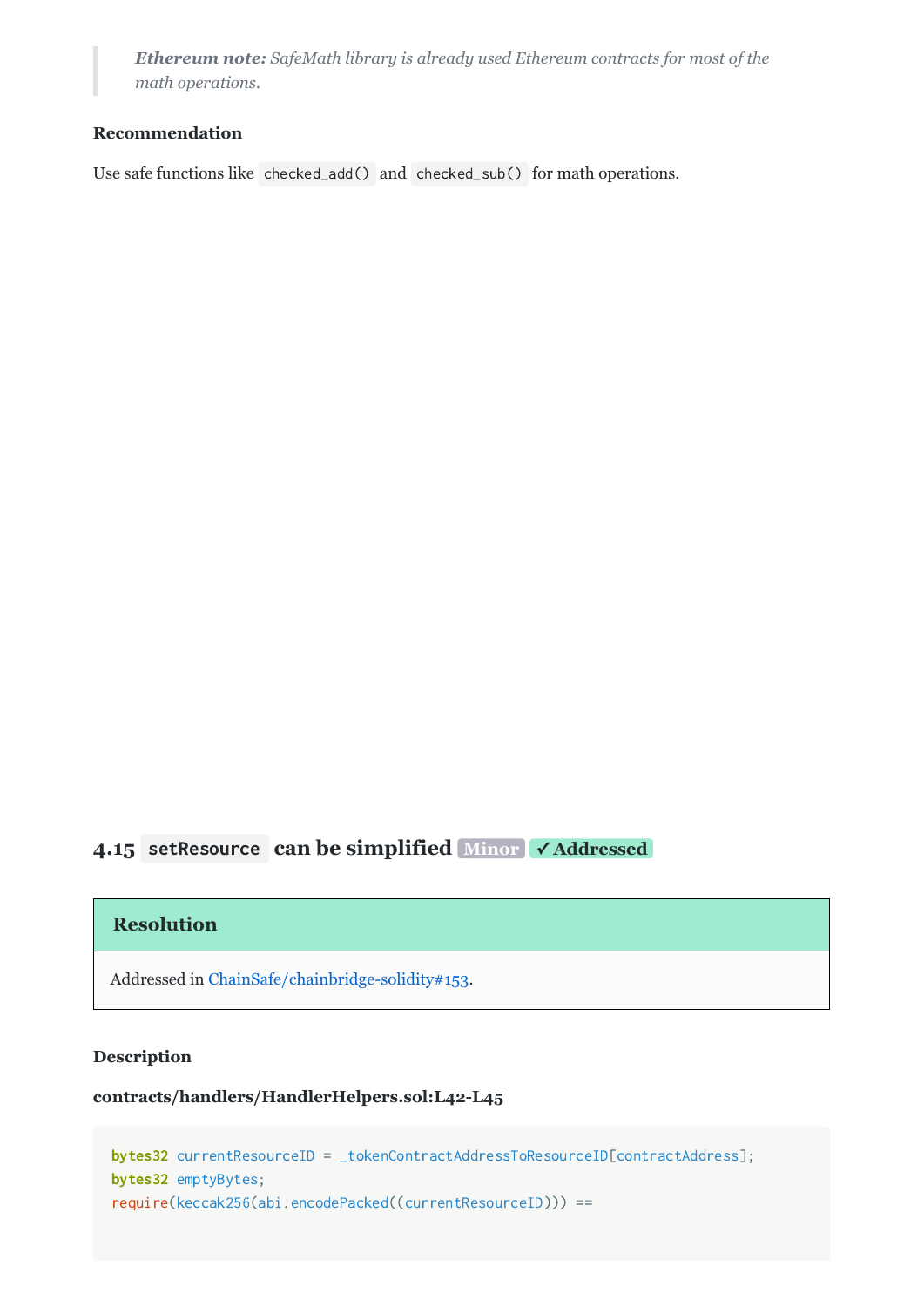keccak256(abi.encodePacked((emptyBytes))), "contract
address
already
has
corresponding
resourceID");

A comparison of bytes32 to zero can be done directly ( currentResourceID == bytes32(0) ) without using
hash
functions.

# <span id="page-24-0"></span>**[4.16
Proposals
cannot
be
cancelled](#page-24-0)  Minor ✓ Addressed**

#### **Resolution**

Addressed
in[ChainSafe/chainbridge-solidity#156](https://github.com/ChainSafe/chainbridge-solidity/pull/156)and [ChainSafe/chainbridge-substrate#59](https://github.com/ChainSafe/chainbridge-substrate/pull/59). Now,
proposals
expire
after
some
time.
The
Ethereum
side
makes
use
of
a
centralized
mechanism for returning funds. On the Substrate side, this mechanism has yet to be implemented.

#### **Description**

If there are not enough votes for a proposal to pass, that same proposal will be kept in the system forever and can, therefore, be voted on and executed later. The issue arises from the fact that it is impossible to cancel a proposal and be sure that it will never be executed, when you want to send a newer,
updated
one
at
a
later
point
in
time.

This issue applies to both EVM-compatible and Substrate-based chains.

#### **Recommendation**

A
possible,
and
recommended,
way
to
mitigate
the
issue
is
to
introduce
logic
for
proposals
to
have deadlines.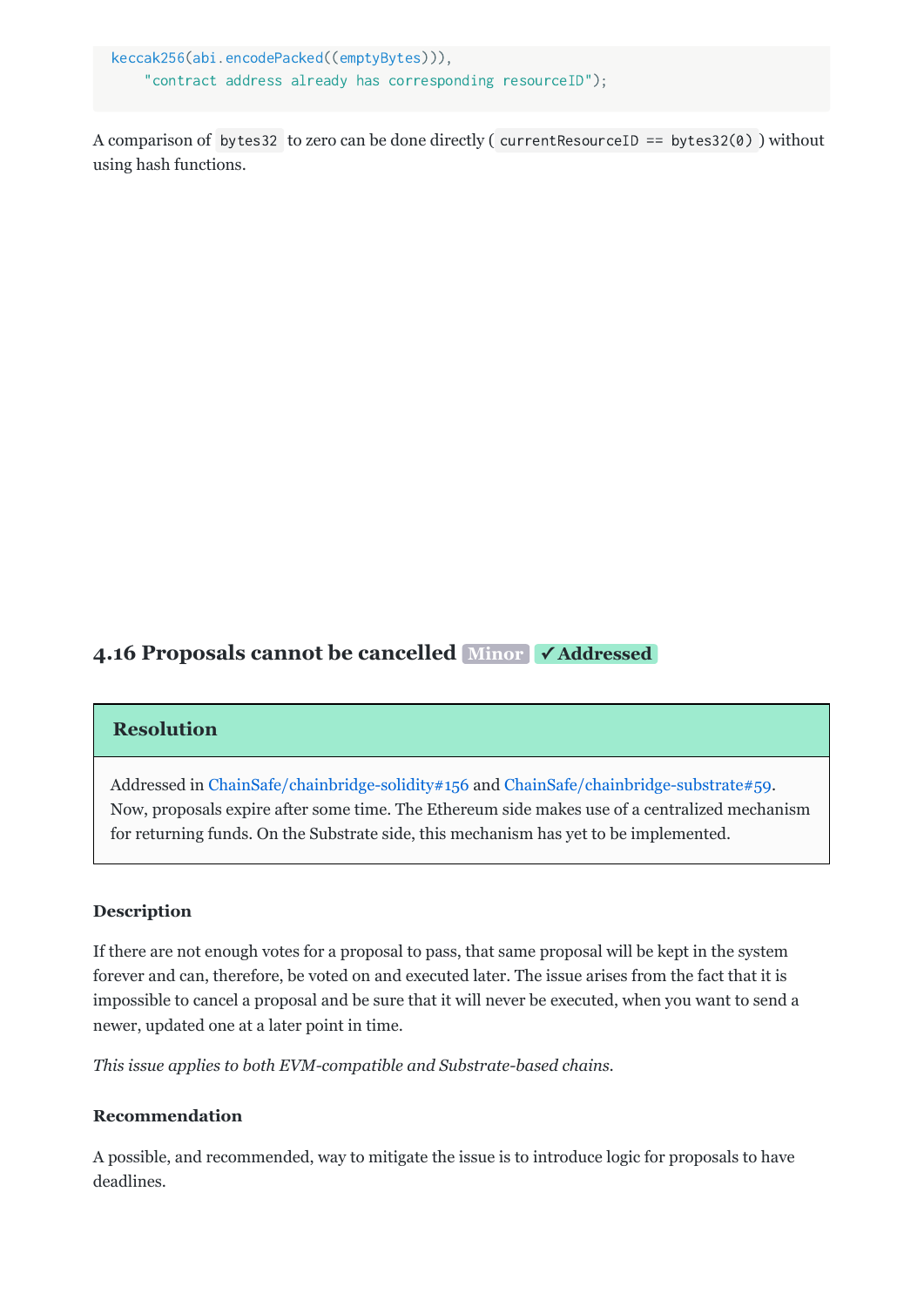# <span id="page-25-0"></span>**Appendix
1

Activity
log**

# <span id="page-25-1"></span>**A.1.1
Preparing
for
the
review**

Prior to the review, we were introduced to the ChainBridge system and the different technologies within it. We took a few days before the engagement to get more familiar with the intricacies of the Rust
language.

During our kick-off call with ChainSafe, we discussed their objectives, confirmed the precise scope of the review, and identified the review priority for each of the system's components. The remainder of the
call
was
spent
walking
through
the
system's
purpose
and
different
components.

We spent time going through the provided documentation and split our efforts going through each repository.

# <span id="page-25-2"></span>**A.1.2
Week
1**

During the first week of the engagement, we used the documentation to try setting up the system locally to test different attack vectors. A few obsolete documentation sections were identified, and the client
was
notified.

On April 27, 2020, we had another code walkthrough with the client going through all three repositories,
focusing
mostly
on
how
the
components
work
together.

On April 30, 2020, we received the final commit hashes for each repository; they are included in the [Scope](#page-1-1) section.

We spent the remainder of the week focused on different repositories. However, the focus was not exclusive;
each
member
checking
code
from
different
repositories
to
better
understand
how
the components
interact
with
each
other.

# <span id="page-25-3"></span>**A.1.3
Week
2**

The
second
week
was
used
to
further
our
understanding
of
the
system
while
filing
issues
we
found along
the
way.

On
May
6,
2020,
we
had
a
code
walkthrough,
this
time
focusing
on
the
Golang
repository.
A
few possible
issues
were
discussed
during
the
call
with
the
client.

On May 8, 2020, we scheduled another code walkthrough for the Rust component of the system.

# <span id="page-25-4"></span>**A.1.4
Week
3**

The third week was used to review the Rust repository while also filing issues for the rest of the system.

Towards
the
end
of
the
week,
we
began
drafting
a
report
of
the
engagement.